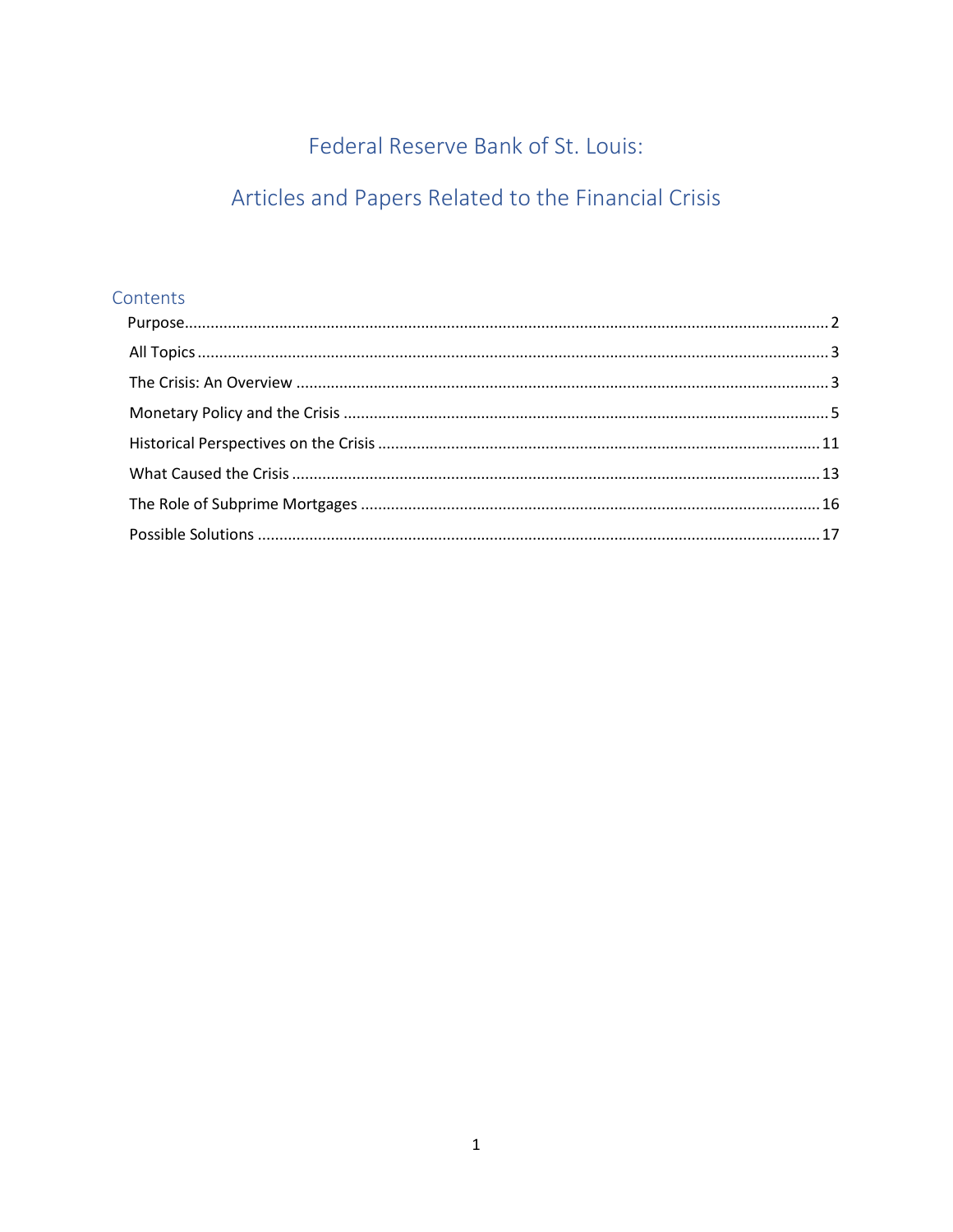## <span id="page-1-0"></span>Purpose

The financial crisis section of the Federal Reserve Bank of St. Louis website was created to provide the public with relevant information and resources about the major financial events and policy action during the financial crisis.

*The articles and papers listed here cover aspects of the financial crisis and represent a range of opinions and analysis. The Federal Reserve Bank of St. Louis does not endorse the views presented in these articles or papers.*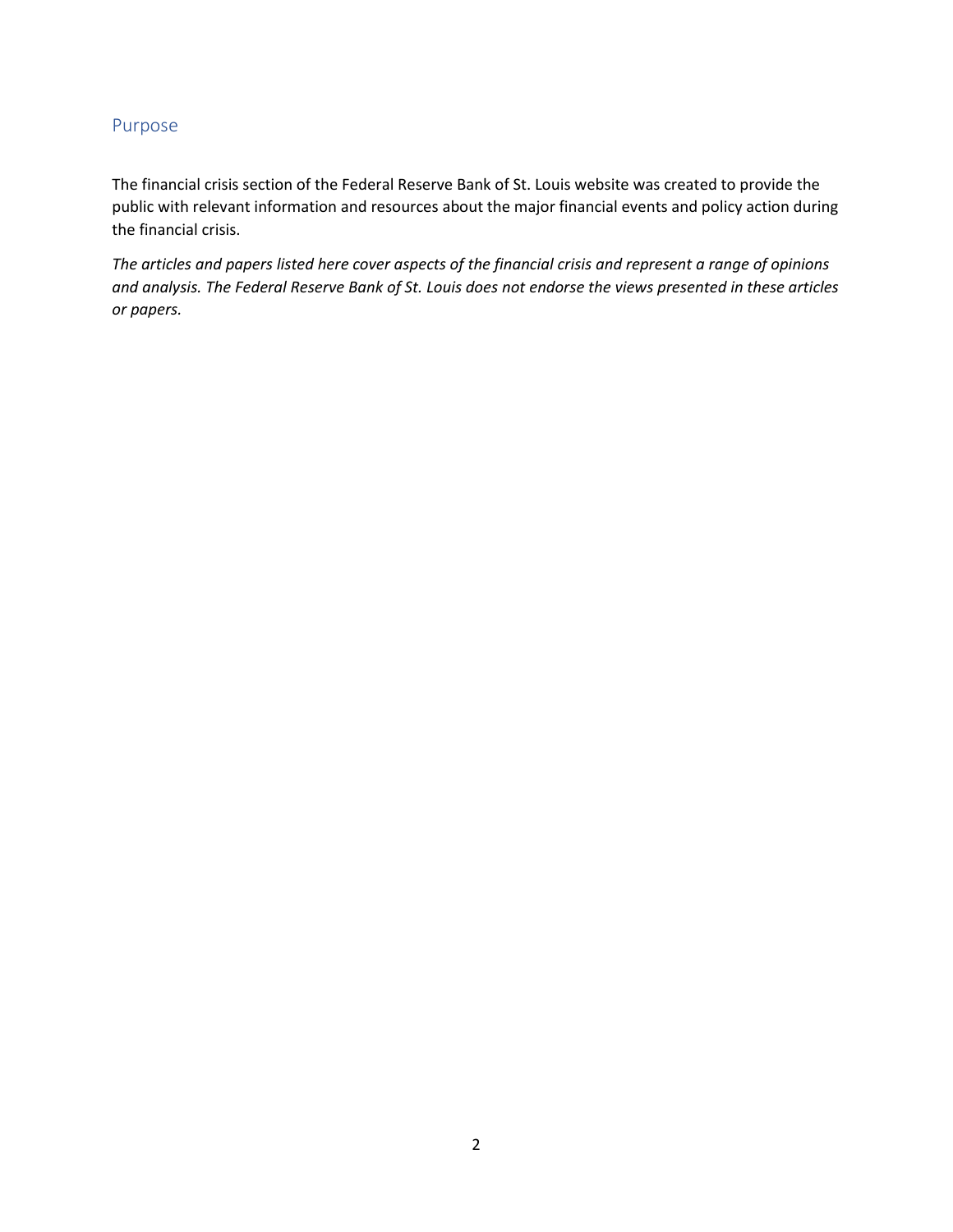## <span id="page-2-0"></span>All Topics

Bernanke, Ben S. (2011). ["Implementing a Macroprudential Approach to Supervision and Regulation.](https://fraser.stlouisfed.org/title/statements-speeches-ben-s-bernanke-453/implementing-a-macroprudential-approach-supervision-regulation-9107)" Speech at the Federal Reserve Bank of Chicago 47th Annual Conference on Bank Structure and Competition, Chicago, Illinois.

Raskin, Sarah Bloom (2011). ["Putting the Low Road Behind Us.](https://fraser.stlouisfed.org/title/statements-speeches-sarah-bloom-raskin-951/putting-low-road-behind-us-37013)" Speech at the 2011 Midwinter Housing Finance Conference, Park City, Utah.

Tarullo, Daniel K. (2011). ["Regulating Systemic Risk.](https://fraser.stlouisfed.org/title/statements-speeches-daniel-k-tarullo-910/regulating-systemic-risk-35358)" Speech at the Credit Markets Symposium, Charlotte, North Carolina.

Yellen, Janet L. (2011). ["The Federal Reserve's Asset Purchase Program.](https://fraser.stlouisfed.org/title/statements-speeches-janet-l-yellen-930/federal-reserve-s-asset-purchase-program-36159)" Speech at the Brimmer Policy Forum, Allied Social Science Associations Annual Meeting, Denver, Colorado.

Yellen, Janet L. (2011). ["Improving the International Monetary and Financial System.](https://fraser.stlouisfed.org/title/statements-speeches-janet-l-yellen-930/improving-international-monetary-financial-system-36171)" Speech at the Banque de France International Symposium, Paris, France.

Yellen, Janet L. (2011). ["Reaping the Full Benefits of Financial Openness.](https://fraser.stlouisfed.org/title/statements-speeches-janet-l-yellen-930/reaping-full-benefits-financial-openness-36173)" Speech at the Bank of Finland 200th Anniversary Conference, Helsinki, Finland.

Weber, Axel. (2011). ["Challenges for Monetary Policy in EMU.](https://www.bundesbank.de/resource/blob/702816/cf9490ca09b0f424a56736ec76c34eae/mL/2011-04-13-weber-challenges-for-monetary-policy-in-emu-download.pdf)" Homer Jones Memorial Lecture, Federal Reserve Bank of St. Louis, St. Louis, Missouri.

#### <span id="page-2-1"></span>The Crisis: An Overview

Allen, Franklin and Elena Carletti (2008). ["The Role of Liquidity in Financial Crises.](https://www.kansascityfed.org/documents/3172/2008-allenandcarletti031209.pdf)" Federal Reserve Bank of Kansas City's Symposium: Maintaining Stability in a Changing Financial System.

Anderson, Richard G. and Charles S. Gascon (2009). ["The Commercial Paper Market, the Fed, and the](https://research.stlouisfed.org/publications/review/2009/11/02/the-commercial-paper-market-the-fed-and-the-2007-2009-financial-crisis)  [2007-2009 Financial Crisis.](https://research.stlouisfed.org/publications/review/2009/11/02/the-commercial-paper-market-the-fed-and-the-2007-2009-financial-crisis)" Federal Reserve Bank of St. Louis *Review*, Vol. 91, No. 6.

Asso, Pier Francesco, George A. Kahn, and Robert Leeson (2010). ["The Taylor Rule and the Practice of](https://www.kansascityfed.org/documents/540/pdf-rwp10-05.pdf)  [Central Banking.](https://www.kansascityfed.org/documents/540/pdf-rwp10-05.pdf)" Federal Reserve Bank of Kansas City Working Paper, RWP 10-05.

Aubuchon, Craig P. and David C. Wheelock (2009). ["The Global Recession.](https://research.stlouisfed.org/publications/economic-synopses/2009/05/05/the-global-recession)" Federal Reserve Bank of St. Louis *Economic Synopses*, No. 22.

Baxter, Thomas C., Jr. (2010). ["Factors Affecting Efforts to Limit Payments to AIG Counterparties.](https://fraser.stlouisfed.org/title/5135?start_page=186)" Statement before the Committee on Oversight and Government Reform, United States House of Representatives.

Baxter, Thomas C. and Sarah J. Dahlgren (2010). ["The Federal Reserve Bank of New York's Involvement](https://fraser.stlouisfed.org/title/4998?start_page=50)  [with AIG.](https://fraser.stlouisfed.org/title/4998?start_page=50)" Joint statement before the Congressional Oversight Panel.

Bernanke, Ben S. (2009). ["The Federal Reserve's Balance Sheet.](https://fraser.stlouisfed.org/title/statements-speeches-ben-s-bernanke-453/federal-reserve-s-balance-sheet-9030)" Speech at the Federal Reserve Bank of Richmond Credit Markets Symposium, Charlotte, North Carolina.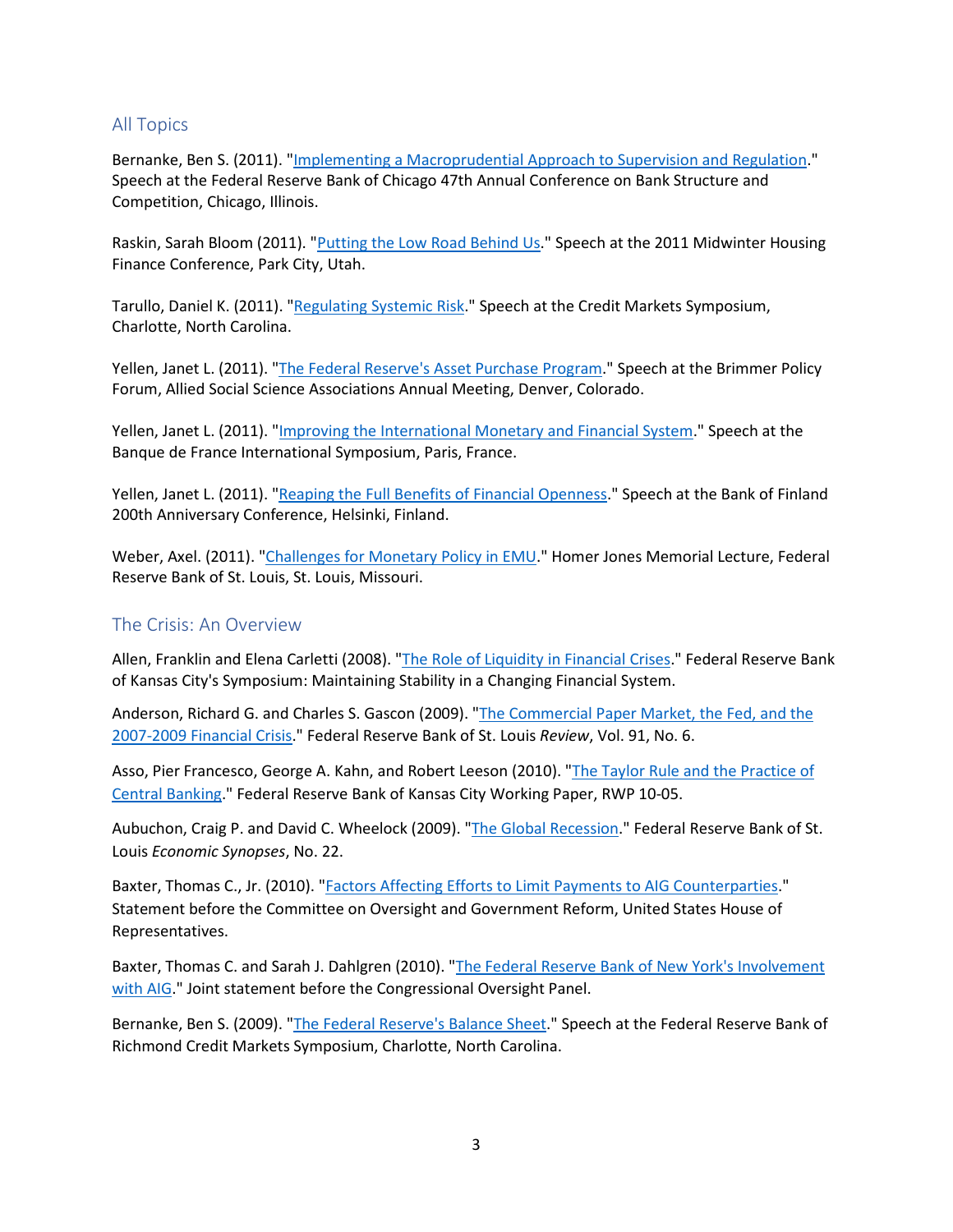Bernanke, Ben S. (2010). ["The Supervisory Capital Assessment Program--One Year Later.](https://fraser.stlouisfed.org/title/statements-speeches-ben-s-bernanke-453/supervisory-capital-assessment-program--one-year-later-9070)" Speech at the Federal Reserve Bank of Chicago 46<sup>th</sup> Annual Conference on Bank Structure and Competition, Chicago, Illinois.

Blanchard, Olivier J. (2009). ["The Crisis: Basic Mechanisms, and Appropriate Policies.](http://www.imf.org/external/pubs/ft/wp/2009/wp0980.pdf)" IMF Working Paper, Volume 2009, Issue 80.

Bowman, David, Etienne Gagnon, and Mike Leahy (2010). "Interest on Excess Reserves as a Monetary [Policy Instrument: The Experience of Foreign Central Banks.](http://www.federalreserve.gov/pubs/ifdp/2010/996/ifdp996.pdf)" Board of Governors of the Federal Reserve System International Finance Discussion Papers, Number 996.

Brunnermeier, Markus K. (2008). ["Deciphering the Liquidity and Credit Crunch 2007-08.](http://www.princeton.edu/%7Emarkus/research/papers/liquidity_credit_crunch.pdf)" *Journal of Economic Perspectives*, Vol.23, No. 1.

Caballero, Ricardo J. and Pablo Kurlat (2009). ["The "Surprising" Origin and Nature of Financial Crises: A](http://www.kansascityfed.org/publicat/sympos/2009/papers/caballeroKurlat.08.24.09.pdf)  [Macroeconomic Policy Proposal.](http://www.kansascityfed.org/publicat/sympos/2009/papers/caballeroKurlat.08.24.09.pdf)" Federal Reserve Bank of Kansas City Symposium: Financial Stability and Macroeconomic Policy.

Chari, V. V., Lawrence Christiano and Patrick J. Kehoe (2008). "Facts and Myths about the Financial Crisis [of 2008.](https://www.minneapolisfed.org/research/working-papers/facts-and-myths-about-the-financial-crisis-of-2008)" Federal Reserve Bank of Minneapolis Working Paper, Working Paper 666.

Cohen-Cole, Ethan, Burcu Duygan-Bump, Jose Fillat and Judit Montoriol-Garriga (2008). ["Looking Behind](http://www.bos.frb.org/bankinfo/qau/wp/2008/qau0805.htm)  [the Aggregates: A Reply to "Facts and Myths about the Financial Crisis of 2008".](http://www.bos.frb.org/bankinfo/qau/wp/2008/qau0805.htm)" Federal Reserve Bank of Boston Working Paper, No. QAU08-5.

Dudley, William C. (2009). ["Lessons Learned from the Financial Crisis.](https://www.newyorkfed.org/newsevents/speeches/2009/dud090702.html)" Remarks at the Eighth Annual BIS Conference, Basel, Switzerland.

Fender, Ingo and Jacob Gyntelberg (2008). "Overview: Global Financial Crisis Spurs Unprecedented [Policy Actions.](http://www.bis.org/publ/qtrpdf/r_qt0812a.pdf)" *BIS Quarterly Review*, December 2008.

Furlong, Frederick and Simon Kwan (2009). ["Financial Turmoil and the Economy.](http://www.frbsf.org/publications/federalreserve/annual/2008/financial_turmoil.pdf)" Federal Reserve Bank of San Francisco 2008 Annual Report.

Garriga, Carlos (2009). ["Lending Standards in Mortgage Markets.](https://research.stlouisfed.org/publications/economic-synopses/2009/05/06/lending-standards-in-mortgage-markets)" Federal Reserve Bank of St. Louis *Economic Synopses*, No. 23.

Gorton, Gary B. (2008). ["The Panic of 2007.](https://www.kansascityfed.org/media/files/publicat/sympos/2008/gorton031209.pdf)" Federal Reserve Bank of Kansas City's Symposium: Maintaining Stability in a Changing Financial System.

Ivashina, Victoria and David Scharfstein (2008). ["Bank Lending During the Financial Crisis of 2008.](http://papers.ssrn.com/sol3/papers.cfm?abstract_id=1297337)" EFA 2009 Bergen Meetings Paper, SSRN.

Kashyap, Anil K., Raghuram Rajan and Jeremy Stein (2008). ["The Global Roots of the Current Financial](http://www.ecb.int/events/pdf/conferences/cbc5/Rajan.pdf?17bea4624be62b27d96a6a290c65da52)  [Crisis and its Implications for Regulations.](http://www.ecb.int/events/pdf/conferences/cbc5/Rajan.pdf?17bea4624be62b27d96a6a290c65da52)" 5th ECB Central Banking Conference.

Kliesen, Kevin L. (2009). ["Putting the Financial Crisis and Lending Activity in a Broader Context.](https://research.stlouisfed.org/publications/economic-synopses/2009/02/19/putting-the-financial-crisis-and-lending-activity-in-a-broader-context)" Federal Reserve Bank of St. Louis *Economic Synopses*, No. 11.

Kocherlakota, Narayana R. (2010). ["Economic Recovery and Balance Sheet Normalization.](http://www.minneapolisfed.org/news_events/pres/speech_display.cfm?id=4417)" Speech before the Minnesota Chamber of Commerce, Bloomington, Minnesota.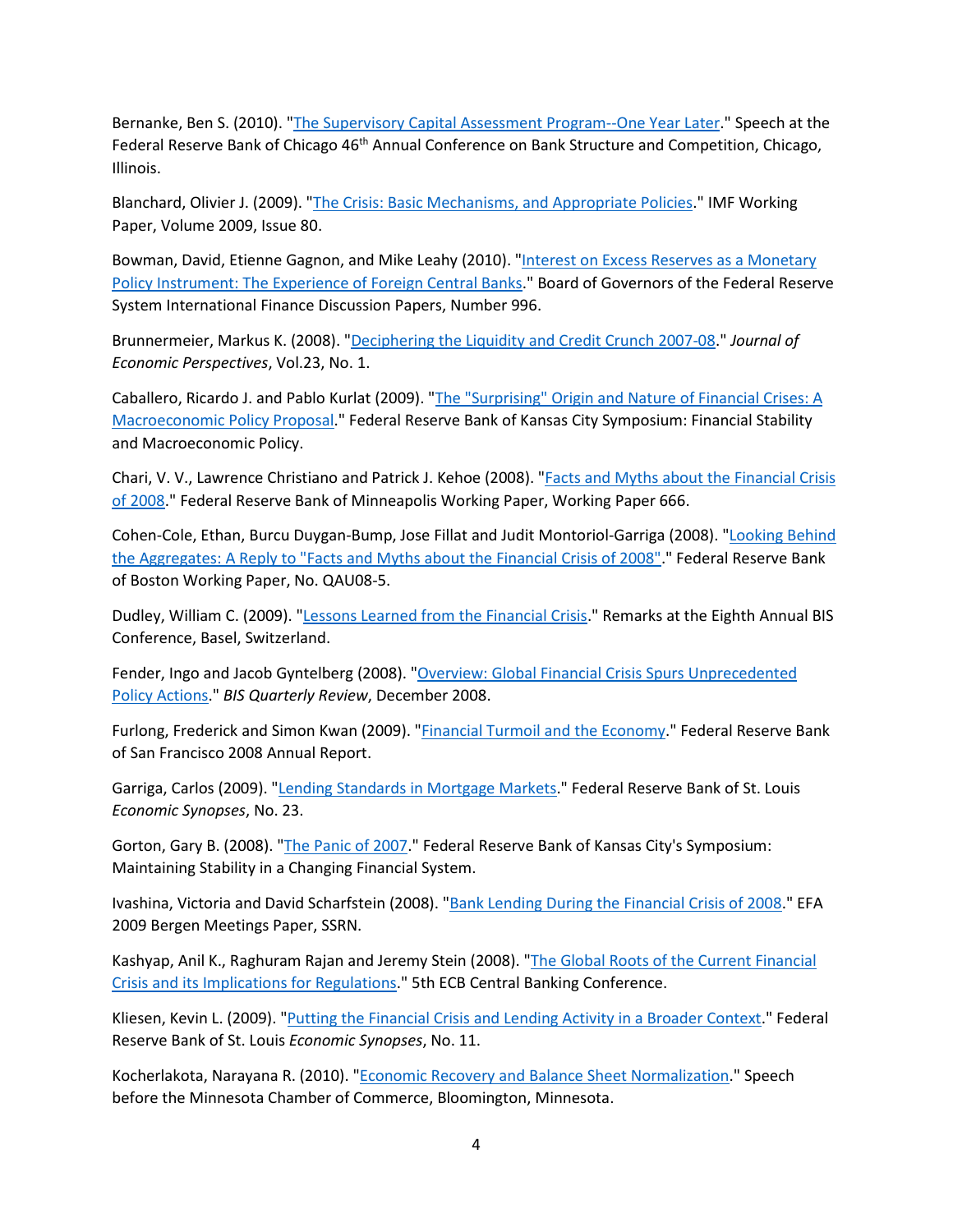Kroszner, Randall S. and William Melick (2009). ["The Response of the Federal Reserve to the Recent](http://faculty.chicagobooth.edu/randall.kroszner/research/pdf/KrosznerMelickFedCrisisResponse.pdf)  [Banking and Financial Crisis.](http://faculty.chicagobooth.edu/randall.kroszner/research/pdf/KrosznerMelickFedCrisisResponse.pdf)" Chicago Booth School of Business Working Paper.

Landier, Augustin and Kenichi Ueda (2009). ["The Economics of Bank Restructuring: Understanding the](http://www.imf.org/external/pubs/ft/spn/2009/spn0912.pdf)  [Options.](http://www.imf.org/external/pubs/ft/spn/2009/spn0912.pdf)" IMF Staff Position Note, SPN/09/12.

Mizen, Paul (2008). ["The Credit Crunch of 2007-2008: A Discussion of the Background, Market Reactions,](https://research.stlouisfed.org/publications/review/2008/09/01/the-credit-crunch-of-2007-2008-a-discussion-of-the-background-market-reactions-and-policy-responses)  [and Policy Responses.](https://research.stlouisfed.org/publications/review/2008/09/01/the-credit-crunch-of-2007-2008-a-discussion-of-the-background-market-reactions-and-policy-responses)" Federal Reserve Bank of St. Louis *Review*, Vol. 90, No. 5.

Sack, Brian P. (2010). ["Preparing for a Smooth \(Eventual\) Exit.](http://www.newyorkfed.org/newsevents/speeches/2010/sac100308.html)" Remarks at the National Association for Business Economics Policy Conference, Arlington, Virginia.

Sarkar, Asani (2009). ["Liquidity Risk, Credit Risk, and the Federal Reserve's Responses to the Crisis.](https://www.newyorkfed.org/medialibrary/media/research/staff_reports/sr389.pdf)" Federal Reserve Bank of New York Staff Reports, Number 389.

Stackhouse, Julie L. (2009). ["The Economic Crisis: Understanding the Tools in Place to "Fix" Financial](https://www.stlouisfed.org/-/media/project/frbstl/stlouisfed/files/pdfs/financial-crisis/stackhousepresentation05-2009.pdf)  [Markets.](https://www.stlouisfed.org/-/media/project/frbstl/stlouisfed/files/pdfs/financial-crisis/stackhousepresentation05-2009.pdf)" Federal Reserve Bank of St. Louis Educational Resources Presentation.

Steelman, Aaron and John A. Weinberg (2009). ["The Financial Crisis: Toward an Explanation and Policy](https://fraser.stlouisfed.org/title/annual-report-federal-reserve-bank-richmond-471/2008-annual-report-476915/financial-crisis-503175)  [Response.](https://fraser.stlouisfed.org/title/annual-report-federal-reserve-bank-richmond-471/2008-annual-report-476915/financial-crisis-503175)" Federal Reserve Bank of Richmond 2008 Annual Report.

Tarullo, Daniel K. (2010). ["Toward an Effective Resolution Regime for Large Financial Institutions.](https://fraser.stlouisfed.org/title/statements-speeches-daniel-k-tarullo-910/toward-effective-resolution-regime-large-financial-institutions-35374)" Remarks at the Symposium on Building the Financial System of the 21<sup>st</sup> Century, Armonk, New York.

Wang, Pengfei and Yi Wen (2009). ["Speculative Bubbles and Financial Crisis.](http://research.stlouisfed.org/wp/2009/2009-029.pdf)" Federal Reserve Bank of St. Louis Working Paper, 2009-029A.

Yellen, Janet L. (2009). ["A Minsky Meltdown: Lessons for Central Bankers.](https://www.frbsf.org/economic-research/publications/economic-letter/2009/may/minsky-central-bank-asset-price-bubbles/)" Federal Reserve Bank of San Francisco *Economic Letter*, 2009-15.

#### <span id="page-4-0"></span>Monetary Policy and the Crisis

Acharya, Viral V., João A. C. Santos, and Tanju Yorulmazer (2010). ["Systemic Risk and Deposit Insurance](https://www.newyorkfed.org/medialibrary/media/research/epr/10v16n1/1008yoru.pdf)  [Premiums.](https://www.newyorkfed.org/medialibrary/media/research/epr/10v16n1/1008yoru.pdf)" Federal Reserve Bank of New York *Economic Policy Review*, Volume 16, Number 2.

Adrian, Tobias, Karin Kimbrough, and Dina Marchioni (2010). ["The Federal Reserve's Commercial Paper](https://www.newyorkfed.org/research/staff_reports/sr423.html)  [Funding Facility.](https://www.newyorkfed.org/research/staff_reports/sr423.html)" Federal Reserve Bank of New York Staff Reports, Number 423.

Adrian, Tobias and Hyun Song Shin (2008). "Financial Intermediaries, Financial Stability and Monetary [Policy.](https://www.kansascityfed.org/media/files/publicat/sympos/2008/shin031209.pdf)" Federal Reserve Bank of Kansas City's Symposium: Maintaining Stability in a Changing Financial System.

Adrian, Tobias and Hyun Song Shin (2009). ["The Shadow Banking System: Implications for Financial](https://www.newyorkfed.org/research/staff_reports/sr382.html)  [Regulation.](https://www.newyorkfed.org/research/staff_reports/sr382.html)" Federal Reserve Bank of New York Staff Report, Number 382.

Alvarez, Scott G. (2010). ["Government Assistance to AIG.](https://fraser.stlouisfed.org/title/4998?start_page=26)" Testimony before the Congressional Oversight Panel, U.S. Congress.

Anderson, Richard G. (2009). ["Bankers Acceptances and Unconventional Monetary Policy: FAQs.](https://research.stlouisfed.org/publications/economic-synopses/2009/03/18/bankers-acceptances-and-unconventional-monetary-policy-faqs)" Federal Reserve Bank of St. Louis *Economic Synopses*, No. 14.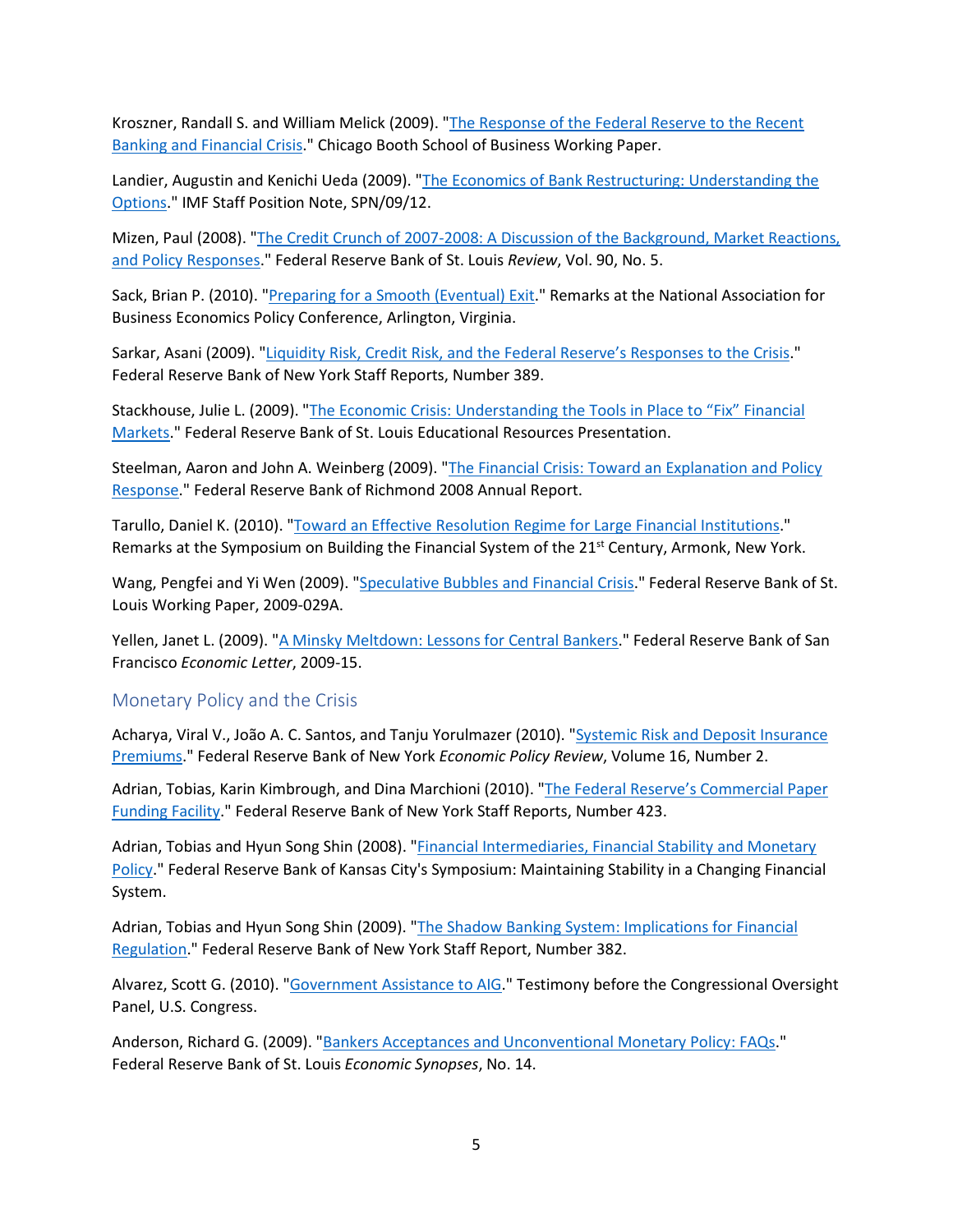Anderson, Richard G. (2009). ["Bankers' Acceptances: Yesterday's Instrument to Restart Today's Credit](https://research.stlouisfed.org/publications/economic-synopses/2009/01/09/bankers-acceptances-yesterdays-instrument-to-restart-todays-credit-markets)  [Markets?"](https://research.stlouisfed.org/publications/economic-synopses/2009/01/09/bankers-acceptances-yesterdays-instrument-to-restart-todays-credit-markets) Federal Reserve Bank of St. Louis *Economic Synopses*, No. 5.

Anderson, Richard G. (2009). ["The Curious Case of the](https://fraser.stlouisfed.org/title/regional-economist-6275/july-2009-601838/curious-case-us-monetary-base-584618) U.S. Monetary Base." Federal Reserve Bank of St. Louis *Regional Economist*, Volume 13, Number 3.

Anderson, Richard G. (2008). ["Paying Interest on Deposits at Federal Reserve Banks.](https://research.stlouisfed.org/publications/economic-synopses/2008/11/21/paying-interest-on-deposits-at-federal-reserve-banks)" Federal Reserve Bank of St. Louis *Economic Synopses*, No. 30.

Armantier, Olivier, Sandra Krieger and James McAndrews (2008). ["The Federal Reserve's Term Auction](https://www.newyorkfed.org/research/current_issues/ci14-5.html)  [Facility.](https://www.newyorkfed.org/research/current_issues/ci14-5.html)" Federal Reserve Bank of New York *Current Issues in Economics and Finance*, Volume 14, Number 5.

Artuç, Erhan and Selva Demiralp (2010). "Provision of Liquidity through the Primary Credit Facility during [the Financial Crisis: A Structural Analysis.](https://www.newyorkfed.org/medialibrary/media/research/epr/10v16n1/1008artu.pdf)" Federal Reserve Bank of New York *Economic Policy Review*, Volume 16, Number 2.

Asso, Pier Francesco, George A. Kahn, and Robert Leeson (2010). ["The Taylor Rule and the Practice of](https://www.kansascityfed.org/documents/540/pdf-rwp10-05.pdf)  [Central Banking.](https://www.kansascityfed.org/documents/540/pdf-rwp10-05.pdf)" Federal Reserve Bank of Kansas City Working Paper, RWP 10-05.

Aubuchon, Craig P. (2009). ["The Fed's Response to the Credit Crunch.](https://research.stlouisfed.org/publications/economic-synopses/2009/01/15/the-feds-response-to-the-credit-crunch)" Federal Reserve Bank of St. Louis *Economic Synopses*, No. 6.

Auerbach, Alan J. and William G. Gale (2009). ["Activist Fiscal Policy to Stabilize Economic Activity.](https://www.kansascityfed.org/media/files/publicat/sympos/2009/papers/auerbachgale093009.pdf)" Federal Reserve Bank of Kansas City Symposium: Financial Stability and Macroeconomic Policy.

Bech, Morten L. and Elizabeth Klee (2009). ["The Mechanics of a Graceful Exit: Interest on Reserves and](https://www.newyorkfed.org/research/staff_reports/sr416.html)  [Segmentation in the Federal Funds Market.](https://www.newyorkfed.org/research/staff_reports/sr416.html)" Federal Reserve Bank of New York Staff Reports, Number 416.

Bernanke, Ben S. (2010). "*Economic Policy: Lessons from History*." Remarks at the 43<sup>rd</sup> Annual Alexander Hamilton Awards Dinner, Center for the Study of the Presidency and Congress, Washington, D.C.

Bernanke, Ben S. (2010). ["Federal Reserve's Exit Strategy.](https://fraser.stlouisfed.org/title/statements-speeches-ben-s-bernanke-453/federal-reserve-s-exit-strategy-9057)" Statement before the Committee on Financial Services, U.S. House of Representatives.

Bernanke, Ben S. (2008). ["Housing, Mortgage Markets, and Foreclosures.](https://fraser.stlouisfed.org/title/statements-speeches-ben-s-bernanke-453/housing-mortgage-markets-foreclosures-9020)" Remarks at the Federal Reserve System Conference on Housing and Mortgage Markets, Washington, D.C.

Bernanke, Ben S. (2009). ["Reflections on a Year of Crisis.](https://fraser.stlouisfed.org/title/statements-speeches-ben-s-bernanke-453/reflections-a-year-crisis-9045)" Remarks at the Federal Reserve Bank of Kansas City Symposium: Financial Stability and Macroeconomic Policy, Jackson Hole, Wyoming.

Bernanke, Ben S. (2009). ["The Federal Reserve's Balance Sheet: An Update.](https://fraser.stlouisfed.org/title/statements-speeches-ben-s-bernanke-453/federal-reserve-s-balance-sheet-update-9049)" Remarks at the Federal Reserve Board Conference on Key Developments in Monetary Economics, Washington, D.C.

Bernanke, Ben S. (2010). ["The Supervisory Capital Assessment Program--One Year Later.](https://fraser.stlouisfed.org/title/statements-speeches-ben-s-bernanke-453/supervisory-capital-assessment-program--one-year-later-9070)" Speech at the Federal Reserve Bank of Chicago 46<sup>th</sup> Annual Conference on Bank Structure and Competition, Chicago, Illinois.

Blanchard, Olivier, Giovanni Dell'Ariccia, and Paolo Mauro (2010). ["Rethinking Macroeconomic Policy.](https://www.elibrary.imf.org/view/journals/004/2010/003/article-A001-en.xml)" IMF Staff Position Note, SPN/10/03.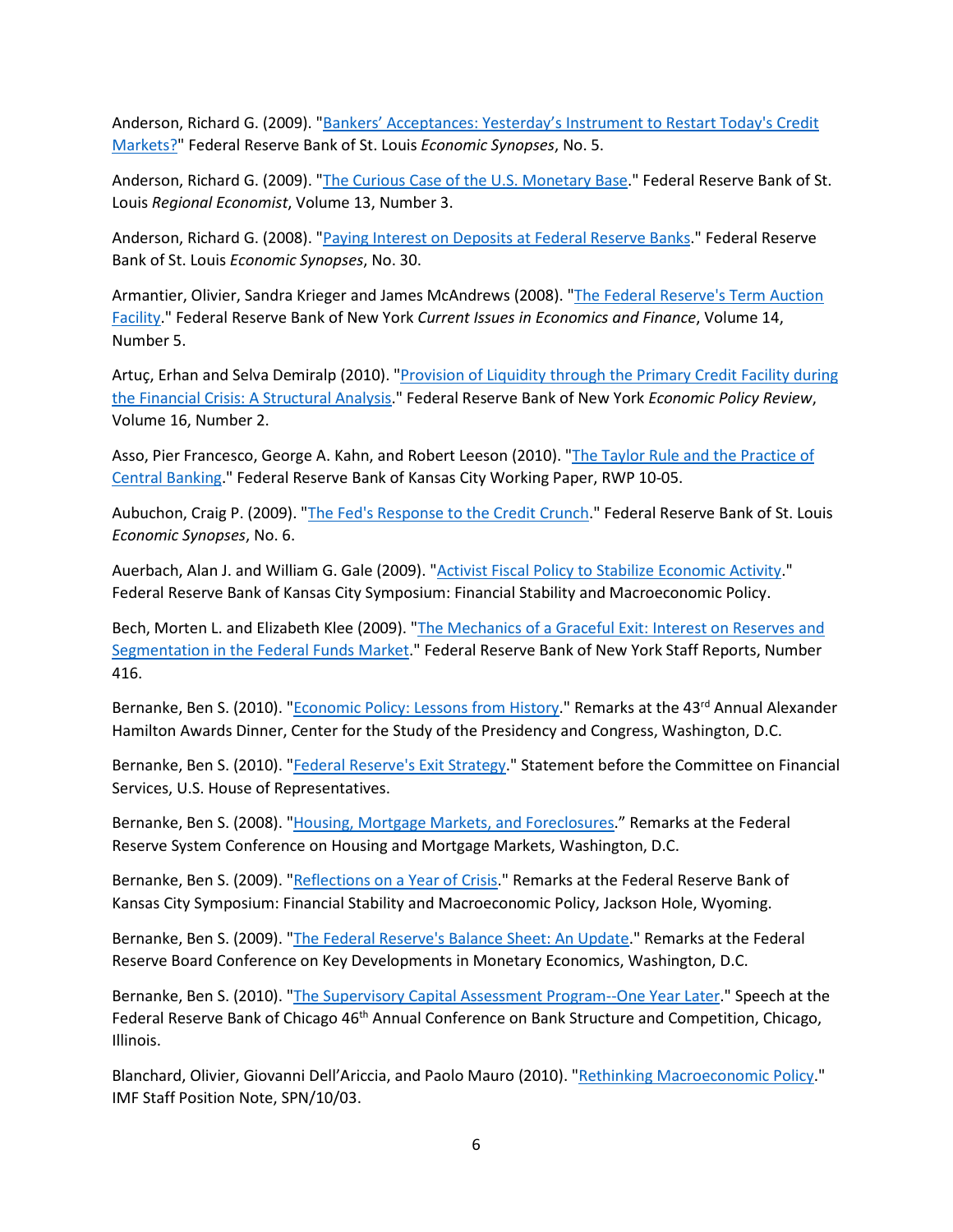Blinder, Alan S. (2010). ["Quantitative Easing: Entrance and Exit Strategies.](https://www.stlouisfed.org/financial-crisis/quantitative-easing-entrances-and-exit-strategies-at-2010-homer-jones-memorial-lecture)" Federal Reserve Bank of St. Louis Homer Jones Memorial Lecture.

Buiter, Willem H. (2008). ["Central Banks and Financial Crises.](https://www.kansascityfed.org/documents/3178/2008-Buiter031209.pdf)" Federal Reserve Bank of Kansas City's Symposium: Maintaining Stability in a Changing Financial System.

Bullard, James B. (2009). ["The Fed as Lender of Last Resort.](https://fraser.stlouisfed.org/title/regional-economist-6275/january-2009-601836/president-s-message-584597)" Federal Reserve Bank of St. Louis *Regional Economist,* Vol. 17, No. 1.

Bullard, James B. (2009). ["Three Funerals and a Wedding.](https://research.stlouisfed.org/publications/review/2009/01/01/three-funerals-and-a-wedding)" Federal Reserve Bank of St. Louis *Review*, Vol. 91, No. 1.

Bullard, James (2010). ["Three Lessons for Monetary Policy from the Panic of 2008.](https://research.stlouisfed.org/publications/review/2010/05/03/three-lessons-for-monetary-policy-from-the-panic-of-2008)" Federal Reserve Bank of St. Louis *Review*, Vol. 92, No. 3.

Bullard, James, Christopher J. Neely, and David C. Wheelock (2009). ["Systemic Risk and the Financial](https://research.stlouisfed.org/publications/review/2009/09/01/systemic-risk-and-the-financial-crisis-a-primer)  Crisis: [A Primer.](https://research.stlouisfed.org/publications/review/2009/09/01/systemic-risk-and-the-financial-crisis-a-primer)" Federal Reserve Bank of St. Louis *Review*, Vol. 91, No. 5.

Caballero, Ricardo J. and Pablo Kurlat (2009). ["The "Surprising" Origin and Nature of Financial Crises: A](http://www.kansascityfed.org/publicat/sympos/2009/papers/caballeroKurlat.08.24.09.pdf)  [Macroeconomic Policy Proposal.](http://www.kansascityfed.org/publicat/sympos/2009/papers/caballeroKurlat.08.24.09.pdf)" Federal Reserve Bank of Kansas City Symposium: Financial Stability and Macroeconomic Policy.

Cecchetti, Stephen G. (2008). ["Crisis and Responses: The Federal Reserve and the Financial Crisis of](http://www.nber.org/papers/w14134)  [2007-08.](http://www.nber.org/papers/w14134)" NBER Working Paper No. 14134.

Chailloux, Alexandre, Simon Gray, Ulrich Klüh, Seiichi Shimizu, and Peter Stella (2008). ["Central Bank](https://www.elibrary.imf.org/view/journals/001/2008/210/article-A001-en.xml)  [Response to the 2007-08 Financial Market Turbulence: Experiences and Lessons Drawn.](https://www.elibrary.imf.org/view/journals/001/2008/210/article-A001-en.xml)" IMF Working Paper, Volume 2008, Issue 210.

Checki, Terrence J. (2009). ["Beyond the Crisis: Reflections on the Challenges.](https://www.newyorkfed.org/newsevents/speeches/2009/che091202.html)" Remarks at the Foreign Policy Association Corporate Dinner, New York City.

Christensen, Jens H. E., Jose A. Lopez, and Glenn D. Rudebusch (2009). "Do Central Bank Liquidity [Facilities Affect Interbank Lending Rates?"](https://www.frbsf.org/economic-research/publications/working-papers/2009/13/) Federal Reserve Bank of San Francisco Working Paper, WP 2009-13.

Contessi, Silvio and Hoda El-Ghazaly (2009). ["Commercial Bank Lending Data during the Crisis: Handle](https://research.stlouisfed.org/publications/economic-synopses/2009/08/06/commercial-bank-lending-data-during-the-crisis-handle-with-care)  [with Care.](https://research.stlouisfed.org/publications/economic-synopses/2009/08/06/commercial-bank-lending-data-during-the-crisis-handle-with-care)" Federal Reserve Bank of St. Louis *Economic Synopses*, No. 36.

Crotty, James (2008). ["Structural Causes of the Global Financial Crisis: A Critical Assessment of the 'New](https://scholarworks.umass.edu/econ_workingpaper/16/)  [Financial Architecture'.](https://scholarworks.umass.edu/econ_workingpaper/16/)" University of Massachusetts Amherst Working Paper, Number 2008-14.

Cúrdia, Vasco and Michael Woodford (2009). ["Conventional and Unconventional Monetary Policy.](https://www.newyorkfed.org/research/staff_reports/sr404.html)" Federal Reserve Bank of New York Staff Reports, Number 404.

Demyanyk, Yuliya and Kent Cherny (2009). ["Bank Exposure to Commercial Real Estate.](https://fraser.stlouisfed.org/title/economic-trends-federal-reserve-bank-cleveland-3952/economic-trends-august-2009-493071/bank-exposure-commercial-real-estate-618913)" Federal Reserve Bank of Cleveland *Economic Trends*, August 2009.

Demyanyk, Yuliya and Iftekhar Hasan (2009). ["Financial Crises and Bank Failures: A Review of Prediction](https://www.clevelandfed.org/en/newsroom-and-events/publications/working-papers/working-papers-archives/2009-working-papers/wp-0904r-financial-crises-and-bank-failures-a-review-of-prediction-methods.aspx)  [Methods.](https://www.clevelandfed.org/en/newsroom-and-events/publications/working-papers/working-papers-archives/2009-working-papers/wp-0904r-financial-crises-and-bank-failures-a-review-of-prediction-methods.aspx)" Federal Reserve Bank of Cleveland Working Paper, WP 09-04R.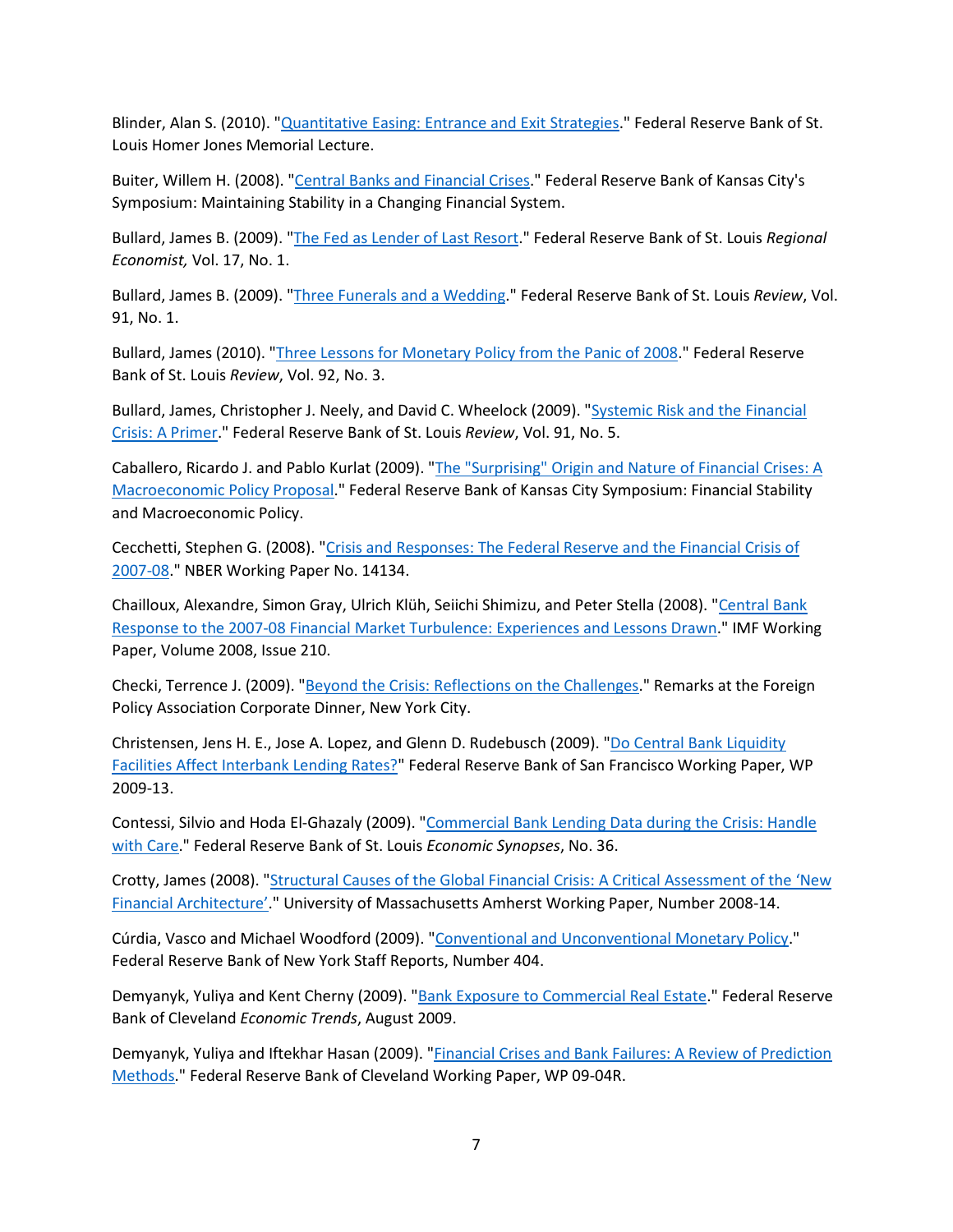Dudley, William C. (2010). ["Asset Bubbles and the Implications for Central Bank Policy.](http://www.newyorkfed.org/newsevents/speeches/2010/dud100407.html)" Remarks at the Economic Club of New York, New York City.

Dudley, William C. (2010). ["Lessons of the Crisis: The Implications for Regulatory Reform.](http://www.newyorkfed.org/newsevents/speeches/2010/dud100120.html)" Remarks at the Partnership for New York City Discussion, New York City.

Dudley, William C. (2009). ["More Lessons from the Crisis.](http://www.newyorkfed.org/newsevents/speeches/2009/dud091113.html)" Remarks at the Center for Economic Policy Studies (CEPS) Symposium, Princeton, New Jersey.

Dudley, William C. (2009). ["The Economic Outlook and the Fed's Balance Sheet: The Issue of "How"](http://www.newyorkfed.org/newsevents/speeches/2009/dud090729.html)  [versus "When".](http://www.newyorkfed.org/newsevents/speeches/2009/dud090729.html)" Remarks at the Association for a Better New York Breakfast Meeting, Grand Hyatt, New York.

Dudley, William C. (2010). ["The Longer-Term Challenges Ahead.](http://www.newyorkfed.org/newsevents/speeches/2010/dud100311.html)" Remarks at the Council of Society Business Economists Annual Dinner, London, United Kingdom.

Dudley, William C. (2010). ["The U.S. Financial System: Where We Have Been, Where We Are and Where](http://www.newyorkfed.org/newsevents/speeches/2010/dud100208.html)  [We Need to Go.](http://www.newyorkfed.org/newsevents/speeches/2010/dud100208.html)" Remarks at the Reserve Bank of Australia's 50<sup>th</sup> Anniversary Symposium, Sydney, Australia.

Duke, Elizabeth A. (2010). ["Moving Beyond the Financial Crisis.](https://www.federalreserve.gov/newsevents/speech/duke20100608a.htm)" Remarks at the Consumer Bankers Association Annual Conference, Hollywood, Florida.

Eichengreen, Barry, Ashoka Mody, Milan Nedeljkovic, and Lucio Sarno (2009). ["How the Subprime Crisis](https://www.nber.org/papers/w14904)  [Went Global: Evidence from Bank Credit Default Swap Spreads.](https://www.nber.org/papers/w14904)" NBER Working Paper No. 14904.

Ergungor, O. Emre and Kent Cherny (2009). ["Effective Practices in Crisis Resolution and the Case of](https://www.clevelandfed.org/newsroom-and-events/publications/economic-commentary/economic-commentary-archives/2009-economic-commentaries/ec-20090209-effective-practices-in-crisis-resolution-and-the-case-of-sweden.aspx)  [Sweden.](https://www.clevelandfed.org/newsroom-and-events/publications/economic-commentary/economic-commentary-archives/2009-economic-commentaries/ec-20090209-effective-practices-in-crisis-resolution-and-the-case-of-sweden.aspx)" Federal Reserve Bank of Cleveland *Economic Commentary*, February 2009.

Fawley, Brett W. and Luciana Juvenal (2010). ["Monetary Policy and Asset Prices.](https://research.stlouisfed.org/publications/economic-synopses/2010/12/27/unemployment-and-the-role-of-monetary-policy)" Federal Reserve Bank of St. Louis *Economic Synopses*, No. 37.

Feldman, Ron. ["Interview with Raghuram Rajan.](https://www.minneapolisfed.org/article/2009/interview-with-raghuram-rajan)" Federal Reserve Bank of Minneapolis *The Region*, December 2009.

Fleming, Michael J., Warren B. Hrung and Frank M. Keane (2009). ["The Term Securities Lending Facility:](https://www.newyorkfed.org/research/current_issues/ci15-2.html)  [Origin, Design, and Effects.](https://www.newyorkfed.org/research/current_issues/ci15-2.html)" Federal Reserve Bank of New York *Current Issues in Economics and Finance*, Volume 15, Number 2.

Furlong, Frederick and Simon Kwan (2009). ["Financial Turmoil and the Economy.](http://www.frbsf.org/publications/federalreserve/annual/2008/financial_turmoil.pdf)" Federal Reserve Bank of San Francisco 2008 Annual Report.

Gascon, Charles S. (2009). ["Federal Reserve Assets: Understanding the Pieces of the Pie.](https://research.stlouisfed.org/publications/economic-synopses/2009/03/10/federal-reserve-assets-understanding-the-pieces-of-the-pie)" Federal Reserve Bank of St. Louis *Economic Synopses*, No. 13.

Gavin, William T. (2009). ["More Money: Understanding Recent Changes in the Monetary Base.](https://research.stlouisfed.org/publications/review/2009/03/02/more-money-understanding-recent-changes-in-the-monetary-base)" Federal Reserve Bank of St. Louis *Review*, Vol. 91, No. 2.

Gerlach-Kristen, Petra (2010). ["The Dependence of the Financial System on Central Bank and](https://www.bis.org/publ/qtrpdf/r_qt1003g.htm)  [Government Support.](https://www.bis.org/publ/qtrpdf/r_qt1003g.htm)" *BIS Quarterly Review*, March 2010.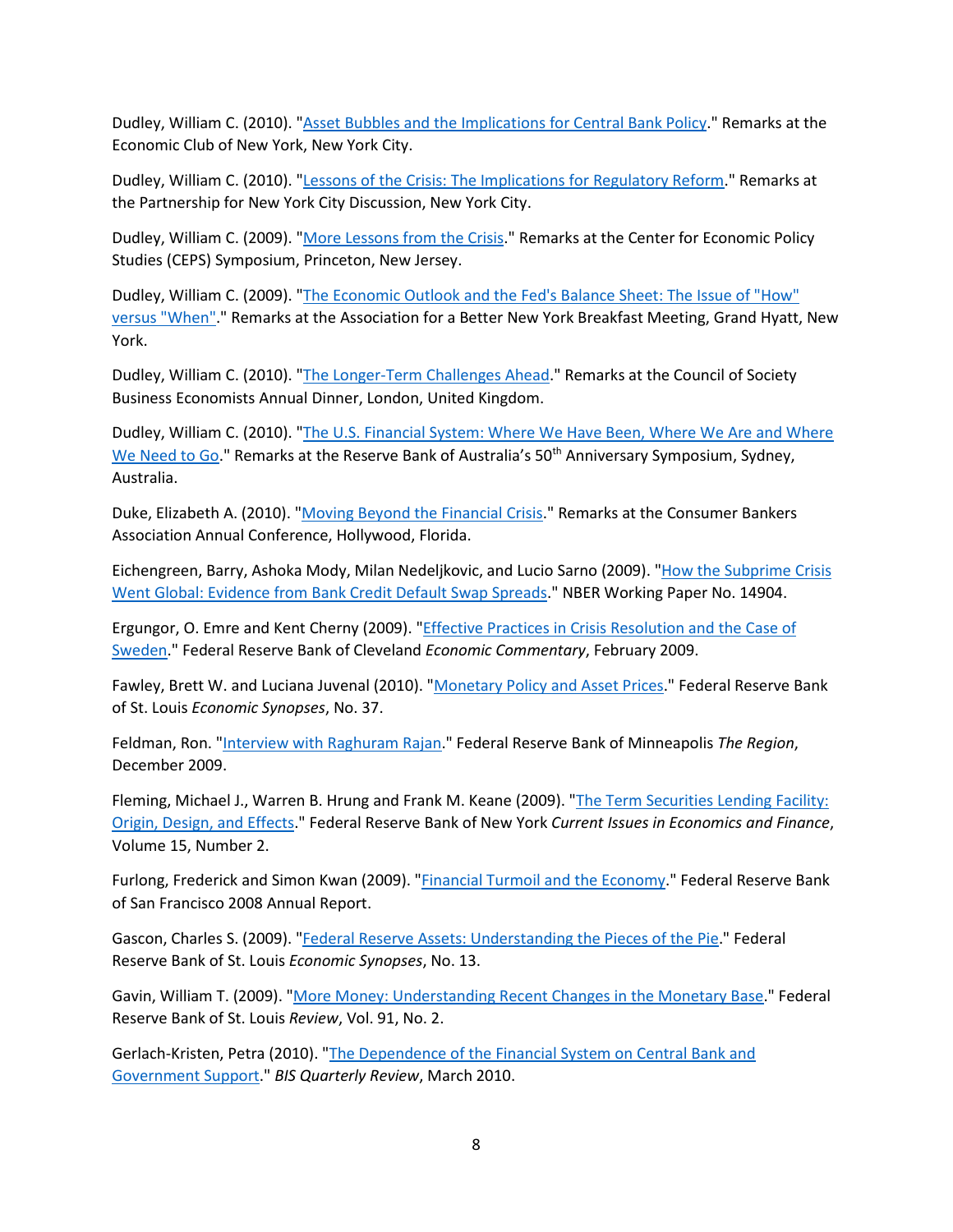Glasserman, Paul and Zhenyu Wang (2009). ["Valuing the Treasury's Capital Assistance Program.](https://www.newyorkfed.org/research/staff_reports/sr413.html)" Federal Reserve Bank of New York Staff Reports, Number 413.

Gorton, Gary (2010). ["Questions and Answers about the Financial Crisis.](http://online.wsj.com/public/resources/documents/crisisqa0210.pdf)" Prepared testimony for the U.S. Financial Crisis Inquiry Commission.

Guidolin, Massimo and Yu Man Tam (2009). ["Is the Financial Crisis Over? A Yield Spread Perspective.](https://research.stlouisfed.org/publications/economic-synopses/2009/09/21/is-the-financial-crisis-over-a-yield-spread-perspective)" Federal Reserve Bank of St. Louis *Economic Synopses*, No. 40.

Hart, Oliver and Luigi Zingales (2009). "How to Avoid a New Financial Crisis." University of Chicago Booth School of Business Working Paper.

Hoenig, Thomas M., Charles S. Morris, and Kenneth Spong (2009). ["Resolution Process for Financial](http://web.archive.org/web/20100703102701/https:/www.kansascityfed.org/speechbio/resolutionprocess.09.03.09.pdf)  [Companies that Pose Systemic Risk to the Financial System and Overall Economy.](http://web.archive.org/web/20100703102701/https:/www.kansascityfed.org/speechbio/resolutionprocess.09.03.09.pdf)" Federal Reserve Bank of Kansas City.

Huang, Xin, Hao Zhou, and Haibin Zhu (2009). ["A Framework for Assessing the Systemic Risk of Major](https://fraser.stlouisfed.org/title/a-framework-assessing-systemic-risk-major-financial-institutions-6407)  [Financial Institutions.](https://fraser.stlouisfed.org/title/a-framework-assessing-systemic-risk-major-financial-institutions-6407)" Board of Governors of the Federal Reserve System Finance and Economics Discussion Series, 2009-37.

International Monetary Fund (2010). ["United States: Financial System Stability Assessment.](https://www.imf.org/en/Publications/CR/Issues/2016/12/31/United-States-Publication-of-Financial-Sector-Assessment-Program-Documentation-Financial-24105)" International Monetary Fund, IMF Country Report No. 10/247.

Kamin, Steven B. and Laurie Pounder DeMarco (2010). ["How Did a Domestic Housing Slump Turn into a](https://www.federalreserve.gov/econres/ifdp/how-did-a-domestic-housing-slump-turn-into-a-global-financial-crisis.htm)  [Global Financial Crisis?"](https://www.federalreserve.gov/econres/ifdp/how-did-a-domestic-housing-slump-turn-into-a-global-financial-crisis.htm) Board of Governors International Finance Discussion Papers, Number 994.

Kohn, Donald L. (2009). ["Central Bank Exit Policies.](https://fraser.stlouisfed.org/title/statements-speeches-donald-l-kohn-464/central-bank-exit-policies-10511)" Remarks at the Shadow Open Market Committee Meeting at the Cato Institute, Washington, D.C.

Kohn, Donald L. (2010). ["Focusing on Bank Interest Rate Risk Exposure.](https://fraser.stlouisfed.org/title/statements-speeches-donald-l-kohn-464/focusing-bank-interest-rate-risk-exposure-10516)" Remarks at the Federal Deposit Insurance Corporation's Symposium on Interest Rate Risk Management, Arlington, Virginia.

Kohn, Donald L. (2010). ["Monetary Policy in the Crisis: Past, Present, and Future.](https://fraser.stlouisfed.org/title/statements-speeches-donald-l-kohn-464/monetary-policy-crisis-past-present-future-10515)" Remarks at the Brimmer Policy Forum, American Economic Association Annual Meeting, Atlanta, Georgia.

Kohn, Donald L. (2009). ["Policies to Bring Us Out of the Financial Crisis and Recession.](https://fraser.stlouisfed.org/title/statements-speeches-donald-l-kohn-464/policies-bring-us-financial-crisis-recession-10503)" Remarks at the Forum on Great Decisions in the Economic Crisis, College of Wooster, Wooster, Ohio.

Kuttner, Kenneth N. (2008). ["The Federal Reserve as Lender of Last Resort during the Panic of 2008.](https://www.capmktsreg.org/2008/01/13/the-federal-reserve-as-lender-of-last-resort-during-the-panic-of-2008/)" Committee on Capital Markets Regulation Report.

Levine, Ross (2010). "An Autopsy of the U.S. Financial System: Accident, Suicide, or Negligent [Homicide?"](https://papers.ssrn.com/sol3/papers.cfm?abstract_id=1589027) Brown University Working Paper.

Mankiw, N. Gregory (2010). ["Questions about Fiscal Policy: Implications from the Financial Crisis of](https://research.stlouisfed.org/publications/review/2010/05/03/questions-about-fiscal-policy-implications-from-the-financial-crisis-of-2008-2009)  [2008-2009.](https://research.stlouisfed.org/publications/review/2010/05/03/questions-about-fiscal-policy-implications-from-the-financial-crisis-of-2008-2009)" Federal Reserve Bank of St. Louis *Review*, Vol. 92, No. 3.

McAndrews, James, Asani Sarkar and Zhenyu Wang (2008). ["The Effect of the Term Auction Facility on](https://www.newyorkfed.org/research/staff_reports/sr335.html)  [the London Inter-Bank Offered Rate.](https://www.newyorkfed.org/research/staff_reports/sr335.html)" Federal Reserve Bank of New York Staff Reports, Number 335.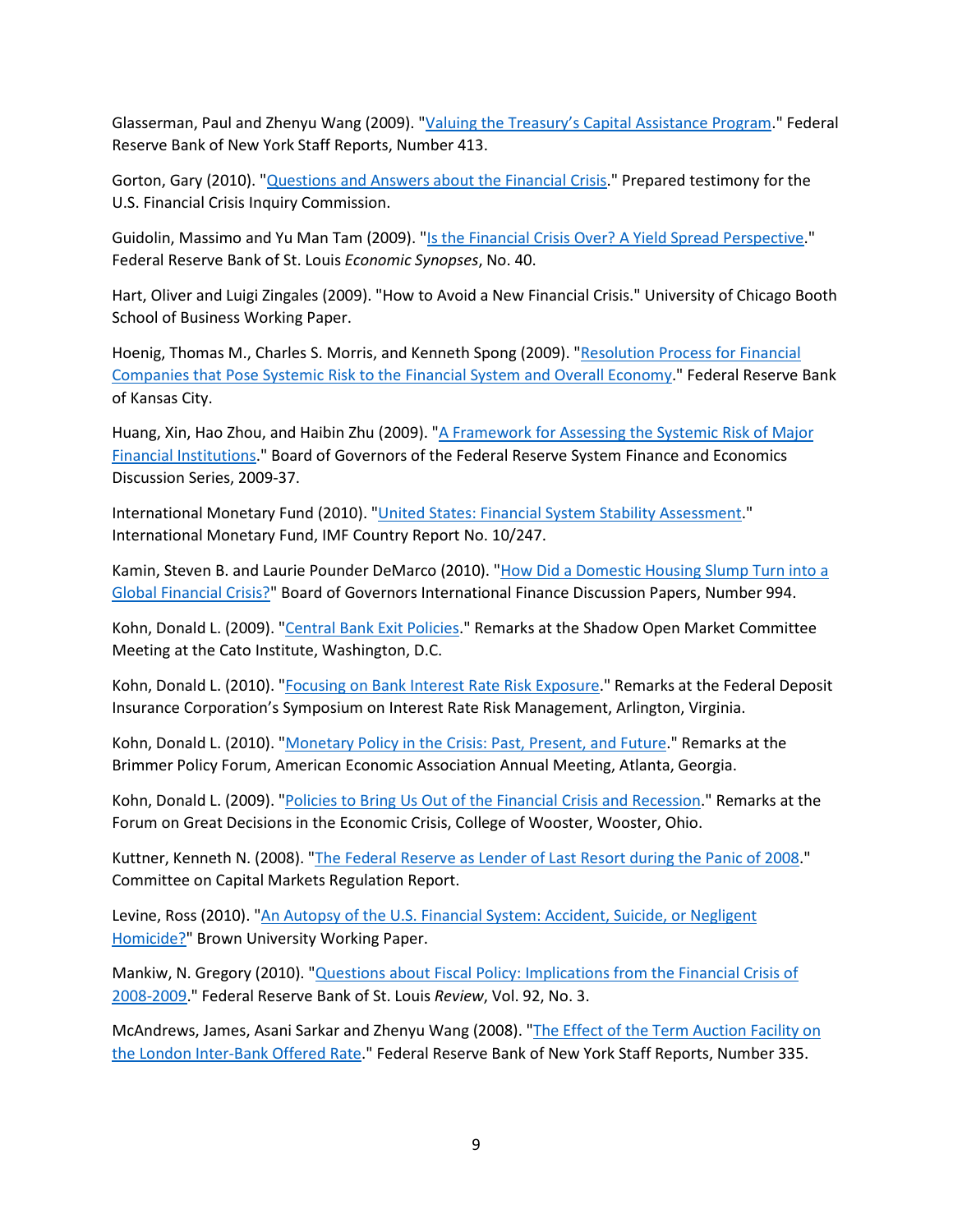Mishkin, Frederic S. (2009). ["Is Monetary Policy Effective During Financial Crises?"](https://www.nber.org/papers/w14678) NBER Working Paper No. 14678.

Nadauld, Taylor D. and Shane M. Sherlund (2009). ["The Role of the Securitization Process in the](https://fraser.stlouisfed.org/title/role-securitization-process-expansion-subprime-credit-6410)  [Expansion of Subprime Credit.](https://fraser.stlouisfed.org/title/role-securitization-process-expansion-subprime-credit-6410)" Board of Governors of the Federal Reserve System Finance and Economics Discussion Series, 2009-28.

Neely, Christopher J. (2010). "["How Central Should the Central Bank Be?](https://research.stlouisfed.org/publications/economic-synopses/2010/04/22/how-central-should-the-central-bank-be-a-comment)" A Comment." Federal Reserve Bank of St. Louis *Economic Synopses*, No. 10.

Obstfeld, Maurice, Jay C. Shambaugh and Alan M. Taylor (2008). ["Financial Instability, Reserves, and](https://eml.berkeley.edu/%7Eobstfeld/shambaughtaylor121908.pdf)  [Central Bank Swap Lines in the Panic of 2008.](https://eml.berkeley.edu/%7Eobstfeld/shambaughtaylor121908.pdf)" AEA 2009 Annual Meeting Conference Paper.

Potter, Simon M. (2010). ["Some Observations and Lessons from the Crisis.](https://www.newyorkfed.org/newsevents/speeches/2010/pot100607.html)" Remarks at the Third Annual Connecticut Bank and Trust Company Economic Outlook Breakfast, Hartford, Connecticut.

Pozsar, Zoltan, Tobias Adrian, Adam Ashcraft, and Hayley Boesky (2010). ["Shadow Banking.](https://www.newyorkfed.org/research/staff_reports/sr458.html)" Federal Reserve Bank of New York Staff Reports, Number 458.

Raskin, Sarah Bloom (2011). ["Putting the Low Road Behind Us.](https://fraser.stlouisfed.org/title/statements-speeches-sarah-bloom-raskin-951/putting-low-road-behind-us-37013)" Speech at the 2011 Midwinter Housing Finance Conference, Park City, Utah.

Rudebusch, Glen D. (2009). "Unconventional Monetary Policy Actions." Federal Reserve Bank of San Francisco *FedViews*.

Sengupta, Rajdeep (2010). ["Alt-A: The Forgotten Segment of the Mortgage Market.](https://research.stlouisfed.org/publications/review/2010/01/04/alt-a-the-forgotten-segment-of-the-mortgage-market)" Federal Reserve Bank of St. Louis *Review*, Vol. 92, No. 1.

Swagel, Phillip (2009). ["The Financial Crisis: An Inside View.](https://www.brookings.edu/bpea-articles/the-financial-crisis-an-inside-view/)" Brookings Papers on Economic Activity, No. 1.

Shirakawa, Masaaki (2009). ["International Policy Response to the Financial Crisis.](https://www.kansascityfed.org/documents/3152/papers-Shirakawa082409.pdf)" Federal Reserve Bank of Kansas City Symposium: Financial Stability and Macroeconomic Policy.

Sarkar, Asani (2009). ["Liquidity Risk, Credit Risk, and the Federal Reserve's Responses to the Crisis.](https://www.newyorkfed.org/research/staff_reports/sr389.html)" Federal Reserve Bank of New York Staff Reports, Number 389.

Tarullo, Daniel K. (2009). ["Confronting Too Big to Fail.](https://fraser.stlouisfed.org/title/statements-speeches-daniel-k-tarullo-910/confronting-big-fail-35352)" Remarks to the Exchequer Club, Washington, D.C.

Tarullo, Daniel K. (2010). ["Toward an Effective Resolution Regime for Large Financial Institutions.](https://fraser.stlouisfed.org/title/statements-speeches-daniel-k-tarullo-910/toward-effective-resolution-regime-large-financial-institutions-35374)" Remarks at the Symposium on Building the Financial System of the 21<sup>st</sup> Century, Armonk, New York.

Taylor, John B. and John C. Williams (2008). ["A Black Swan in the Money Market.](https://www.frbsf.org/economic-research/publications/working-papers/2008/04/)" Federal Reserve Bank of San Francisco Working Paper, WP 2008-04.

Taylor, John B. and John C. Williams (2008). ["Further Results on a Black Swan in the Money Market.](http://web.stanford.edu/%7Ejohntayl/Taylor-Williams-Further%20Results%20on%20Black%20Swan.pdf)" Stanford University Working Paper.

Taylor, John B. (2010). ["Getting Back on Track: Macroeconomic Policy Lessons from the Financial Crisis.](https://research.stlouisfed.org/publications/review/2010/05/03/getting-back-on-track-macroeconomic-policy-lessons-from-the-financial-crisis)" Federal Reserve Bank of St. Louis *Review*, Vol. 92, No. 3.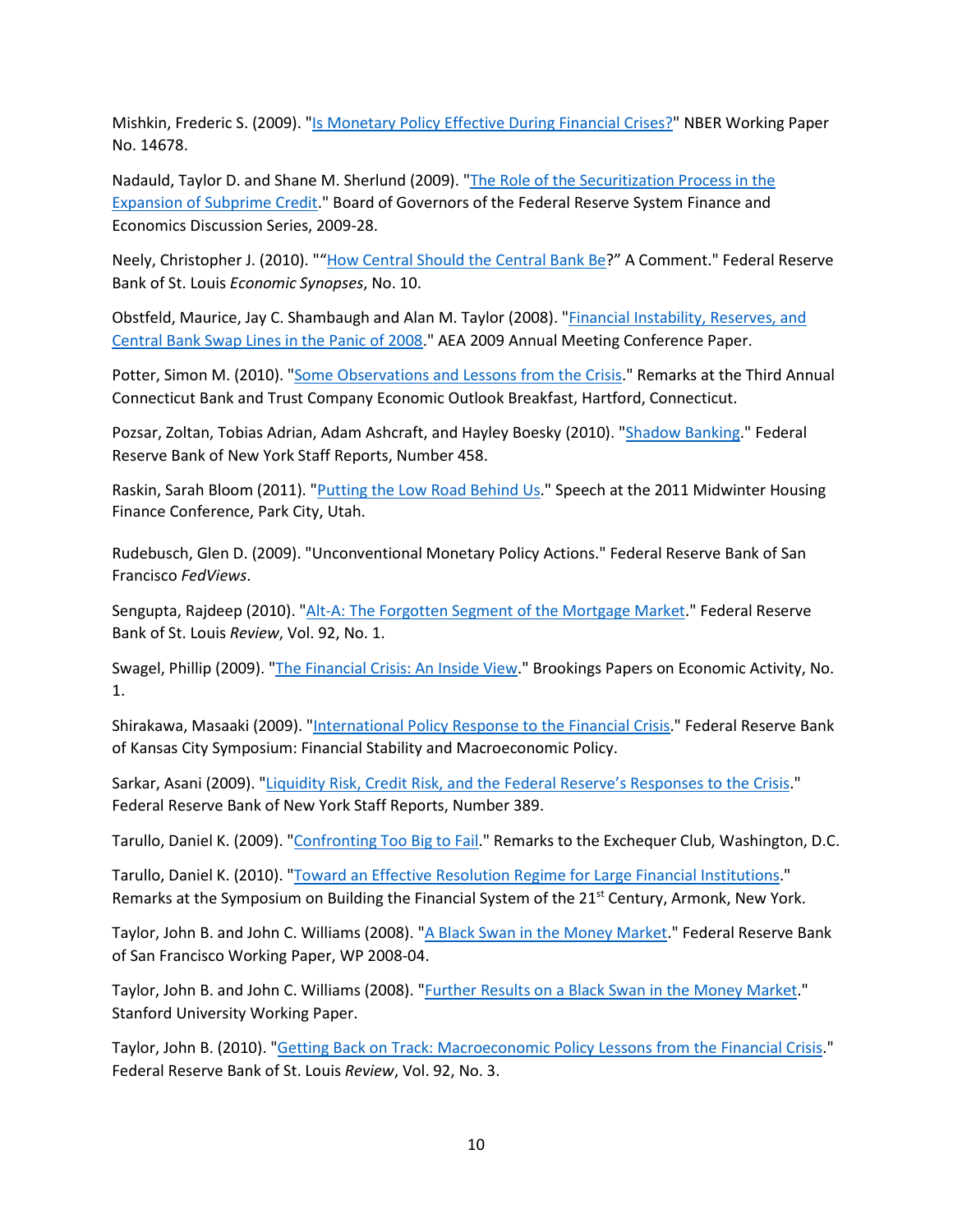Taylor, John B. (2009). ["Monetary Policy and the Recent Extraordinary Measures Taken by the Federal](https://fraser.stlouisfed.org/title/6404?start_page=60)  [Reserve.](https://fraser.stlouisfed.org/title/6404?start_page=60)" Testimony before the Committee on Financial Services, U.S. House of Representatives.

Thornton, Daniel (2009). ["The Fed, Liquidity, and Credit Allocation.](https://research.stlouisfed.org/publications/review/2009/01/01/the-fed-liquidity-and-credit-allocation)" Federal Reserve Bank of St. Louis *Review*, Vol. 91, No. 1.

Thornton, Daniel (2008). ["Walter Bagehot, the Discount Window, and TAF.](https://research.stlouisfed.org/publications/economic-synopses/2008/10/28/walter-bagehot-the-discount-window-and-taf)" Federal Reserve Bank of St. Louis *Economic Synopses*, No. 27.

Thornton, Daniel L. (2009). ["Would Quantitative Easing Sooner Have Tempered the Financial Crisis and](https://research.stlouisfed.org/publications/economic-synopses/2009/08/17/would-quantitative-easing-sooner-have-tempered-the-financial-crisis-and-economic-recession)  [Economic Recession?](https://research.stlouisfed.org/publications/economic-synopses/2009/08/17/would-quantitative-easing-sooner-have-tempered-the-financial-crisis-and-economic-recession)" Federal Reserve Bank of St. Louis *Economic Synopses*, No. 37.

Volcker, Paul A. (2010). ["The Role of the Federal Reserve in a New Financial Order.](https://fraser.stlouisfed.org/title/statements-speeches-paul-a-volcker-451/remarks-economic-club-new-york-new-york-city-609026)" Remarks before the Economic Club of New York, New York City.

Wheelock, David C. (2009). ["How Not to Reduce Excess Reserves.](https://research.stlouisfed.org/publications/economic-synopses/2009/08/26/how-not-to-reduce-excess-reserves)" Federal Reserve Bank of St. Louis *Economic Synopses*, No. 38.

Wheelock, David C. (2010). ["Lessons Learned? Comparing the Federal Reserve's Responses to the Crises](https://research.stlouisfed.org/publications/review/2010/03/01/lessons-learned-comparing-the-federal-reserves-responses-to-the-crises-of-1929-1933-and-2007-2009)  [of 1929-1933 and 2007-2009.](https://research.stlouisfed.org/publications/review/2010/03/01/lessons-learned-comparing-the-federal-reserves-responses-to-the-crises-of-1929-1933-and-2007-2009)" Federal Reserve Bank of St. Louis *Review*, Vol. 92, No. 2.

White, William R. (2009). ["Should Monetary Policy "Lean or Clean"?"](https://www.dallasfed.org/%7E/media/documents/institute/wpapers/2009/0034.pdf) Federal Reserve Bank of Dallas Globalization and Monetary Policy Institute Working Paper No. 34.

Willardson, Niel (2008). ["Actions to Restore Financial Stability: A Summary of Recent Federal Reserve](https://www.minneapolisfed.org/article/2008/actions-to-restore-financial-stability)  [Initiatives.](https://www.minneapolisfed.org/article/2008/actions-to-restore-financial-stability)" Federal Reserve Bank of Minneapolis *The Region*, December 2008.

Williams, John C. (2009). ["The Risk of Deflation.](https://www.frbsf.org/economic-research/publications/economic-letter/2009/march/risk-deflation/)" Federal Reserve Bank of San Francisco *Economic Letter*, 2009-12.

Wu, Tao (2008). ["On the Effectiveness of the Federal Reserve's New Liquidity Facilities.](https://www.dallasfed.org/%7E/media/documents/research/papers/2008/wp0808.pdf)" Federal Reserve Bank of Dallas Working Paper, 0808.

Yellen, Janet L. (2009). ["A View of the Economic Crisis and the Federal Reserve's Response.](https://www.frbsf.org/economic-research/publications/economic-letter/2009/july/economic-crisis-federal-reserve/)" Federal Reserve Bank of San Francisco *Economic Letter*, 2009-22.

Yellen, Janet L. (2010). ["Macroprudential Supervision and Monetary Policy in the Post-crisis World.](https://fraser.stlouisfed.org/title/statements-speeches-janet-l-yellen-930/macroprudential-supervision-monetary-policy-post-crisis-world-36162)" Remarks at the Annual Meeting of the National Association for Business Economics, Denver, Colorado.

Yellen, Janet L. (2011). ["Reaping the Full Benefits of Financial Openness.](https://fraser.stlouisfed.org/title/statements-speeches-janet-l-yellen-930/reaping-full-benefits-financial-openness-36173)" Speech at the Bank of Finland 200th Anniversary Conference, Helsinki, Finland.

#### <span id="page-10-0"></span>Historical Perspectives on the Crisis

Adrian, Tobias, Karin Kimbrough, and Dina Marchioni (2010). "The Federal Reserve's Commercial Paper [Funding Facility.](https://www.newyorkfed.org/research/staff_reports/sr423.html)" Federal Reserve Bank of New York Staff Reports, Number 423.

Anderson, Richard G. (2009). ["Bankers' Acceptances: Yesterday's Instrument to Restart Today's Credit](https://research.stlouisfed.org/publications/economic-synopses/2009/01/09/bankers-acceptances-yesterdays-instrument-to-restart-todays-credit-markets)  [Markets?"](https://research.stlouisfed.org/publications/economic-synopses/2009/01/09/bankers-acceptances-yesterdays-instrument-to-restart-todays-credit-markets) Federal Reserve Bank of St. Louis *Economic Synopses*, No. 5.

Aubuchon, Craig P. and David C. Wheelock (2009). ["The Global Recession.](https://research.stlouisfed.org/publications/economic-synopses/2009/05/05/the-global-recession)" Federal Reserve Bank of St. Louis *Economic Synopses*, No. 22.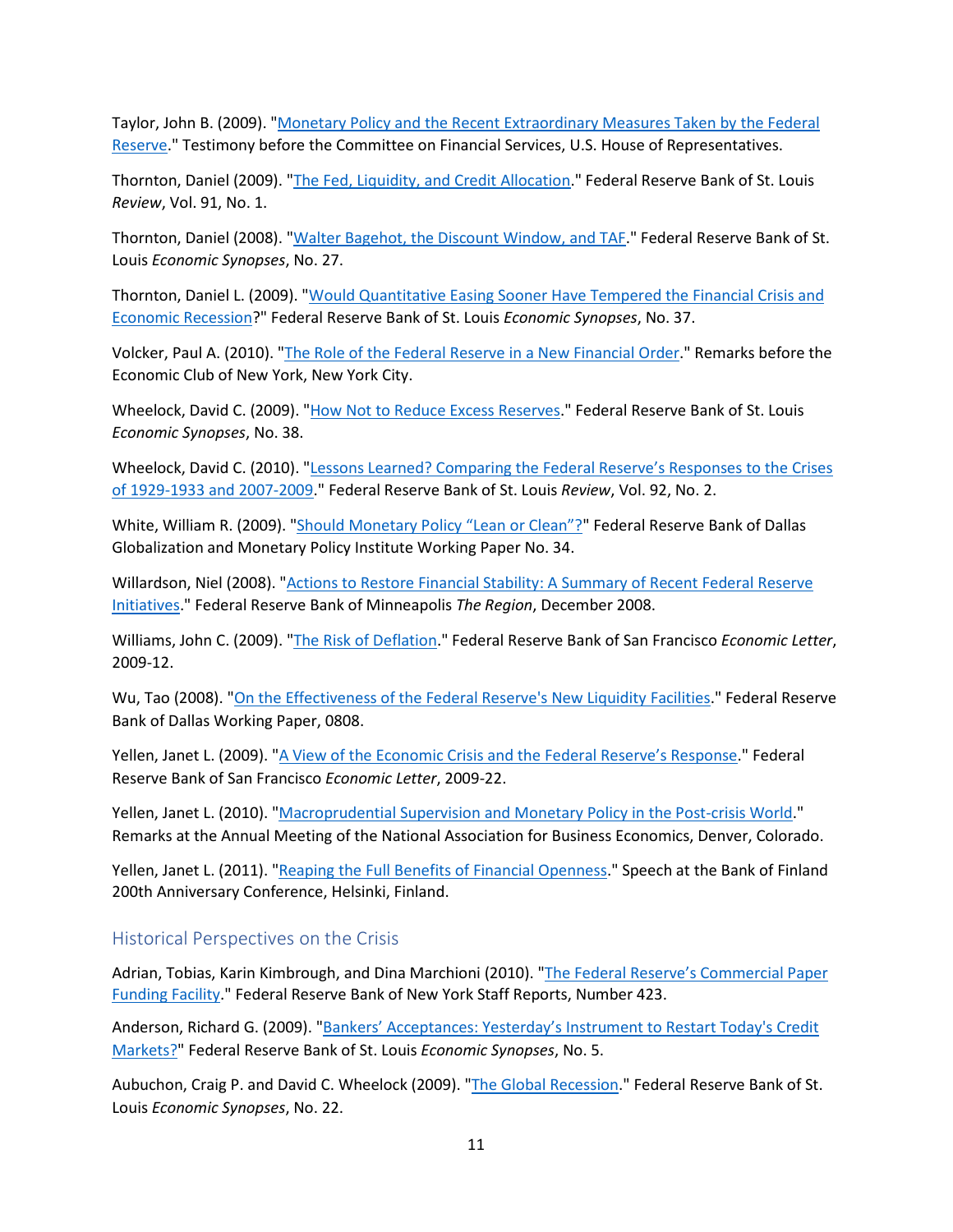Barro, Robert J. and José F. Ursúa (2009). ["Stock-Market Crashes and Depressions.](https://www.nber.org/papers/w14760)" NBER Working Paper No. 14760.

Bordo, Michael D. (2008). ["An Historical Perspective on the Crisis of 2007-2008.](https://www.nber.org/papers/w14569)" Remarks prepared for the Central Bank of Chile Twelfth Annual Conference on Financial Stability, Monetary Policy and Central Banking, Santiago, Chile. NBER Working Paper No. 14569.

Bowman, David, Etienne Gagnon, and Mike Leahy (2010). "Interest on Excess Reserves as a Monetary [Policy Instrument: The Experience of Foreign Central Banks.](https://www.federalreserve.gov/econres/ifdp/interest-on-excess-reserves-as-a-monetary-policy-instrument-the-experience-of-foreign-central-banks.htm)" Board of Governors of the Federal Reserve System International Finance Discussion Papers, Number 996.

Chomsisengphet, Souphala and Anthony Pennington-Cross (2006). ["The Evolution of the Subprime](https://research.stlouisfed.org/publications/review/2006/01/01/the-evolution-of-the-subprime-mortgage-market)  [Mortgage Market.](https://research.stlouisfed.org/publications/review/2006/01/01/the-evolution-of-the-subprime-mortgage-market)" Federal Reserve Bank of St. Louis *Review*, Vol. 88, No. 1.

Collyns, Charles (2008). ["The Crisis Through the Lens of History.](https://www.imf.org/external/pubs/ft/fandd/2008/12/collyns.htm)" International Monetary Fund *Finance and Development*, Volume 45, Number 4.

Dudley, William C. (2009). ["Lessons Learned from the Financial Crisis.](https://www.newyorkfed.org/newsevents/speeches/2009/dud090702.html)" Remarks at the Eighth Annual BIS Conference, Basel, Switzerland.

Dudley, William C. (2009). ["More Lessons from the Crisis.](http://www.newyorkfed.org/newsevents/speeches/2009/dud091113.html)" Remarks at the Center for Economic Policy Studies (CEPS) Symposium, Princeton, New Jersey.

Dudley, William C. (2010). ["The Longer-Term Challenges Ahead.](http://www.newyorkfed.org/newsevents/speeches/2010/dud100311.html)" Remarks at the Council of Society Business Economists Annual Dinner, London, United Kingdom.

Eichengreen, Barry (2008). ["The Global Credit Crisis as History.](https://eml.berkeley.edu/%7Eeichengr/global_credit_crisis_history_12-3-08.pdf)" University of California Berkeley Policy Paper.

Eichner, Matthew J., Donald L. Kohn, and Michael G. Palumbo (2010). ["Financial Statistics for the United](https://fraser.stlouisfed.org/title/financial-statistics-united-states-crisis-6409)  [States and the Crisis: What Did They Get Right, What Did They Miss, and How Should They Change?"](https://fraser.stlouisfed.org/title/financial-statistics-united-states-crisis-6409) Board of Governors of the Federal Reserve System Finance and Economics Discussion Series, 2010-20.

Fernández de Córdoba, Gonzalo and Timothy J. Kehoe (2009). "The Current Financial Crisis: What Should [We Learn from the Great Depressions of the Twentieth Century?"](https://www.minneapolisfed.org/research/staff-reports/the-current-financial-crisis-what-should-we-learn-from-the-great-depressions-of-the-twentieth-century) Federal Reserve Bank of Minneapolis Staff Report 421.

Fisher, Richard W. (2010). ["Where We Go from Here: The Crisis and Beyond.](https://fraser.stlouisfed.org/title/statements-speeches-richard-w-fisher-6147/go-crisis-beyond-reference-pg-wodehouse-john-kenneth-galbraith-alan-greenspan-unnamed-eller-college-student-594111)" Remarks before the Eller College of Management, University of Arizona.

Gorton, Gary (2010). ["Questions and Answers about the Financial Crisis.](http://online.wsj.com/public/resources/documents/crisisqa0210.pdf)" Prepared testimony for the U.S. Financial Crisis Inquiry Commission.

Gorton, Gary B. (2009). ["Slapped in the Face by the Invisible Hand: Banking and the Panic of 2007.](https://www.atlantafed.org/-/media/documents/news/conferences/2009/financial-markets-conference/gorton.pdf)" Federal Reserve Bank of Atlanta 2009 Financial Markets Conference: Financial Innovation and Crisis.

Kohn, Donald L. (2010). ["Monetary Policy in the Crisis: Past, Present, and Future.](https://fraser.stlouisfed.org/title/statements-speeches-donald-l-kohn-464/monetary-policy-crisis-past-present-future-10515)" Remarks at the Brimmer Policy Forum, American Economic Association Annual Meeting, Atlanta, Georgia.

Kroszner, Randall S. and William Melick (2009). ["The Response of the Federal Reserve to the Recent](http://faculty.chicagobooth.edu/randall.kroszner/research/pdf/KrosznerMelickFedCrisisResponse.pdf)  [Banking and Financial Crisis.](http://faculty.chicagobooth.edu/randall.kroszner/research/pdf/KrosznerMelickFedCrisisResponse.pdf)" Chicago Booth School of Business Working Paper.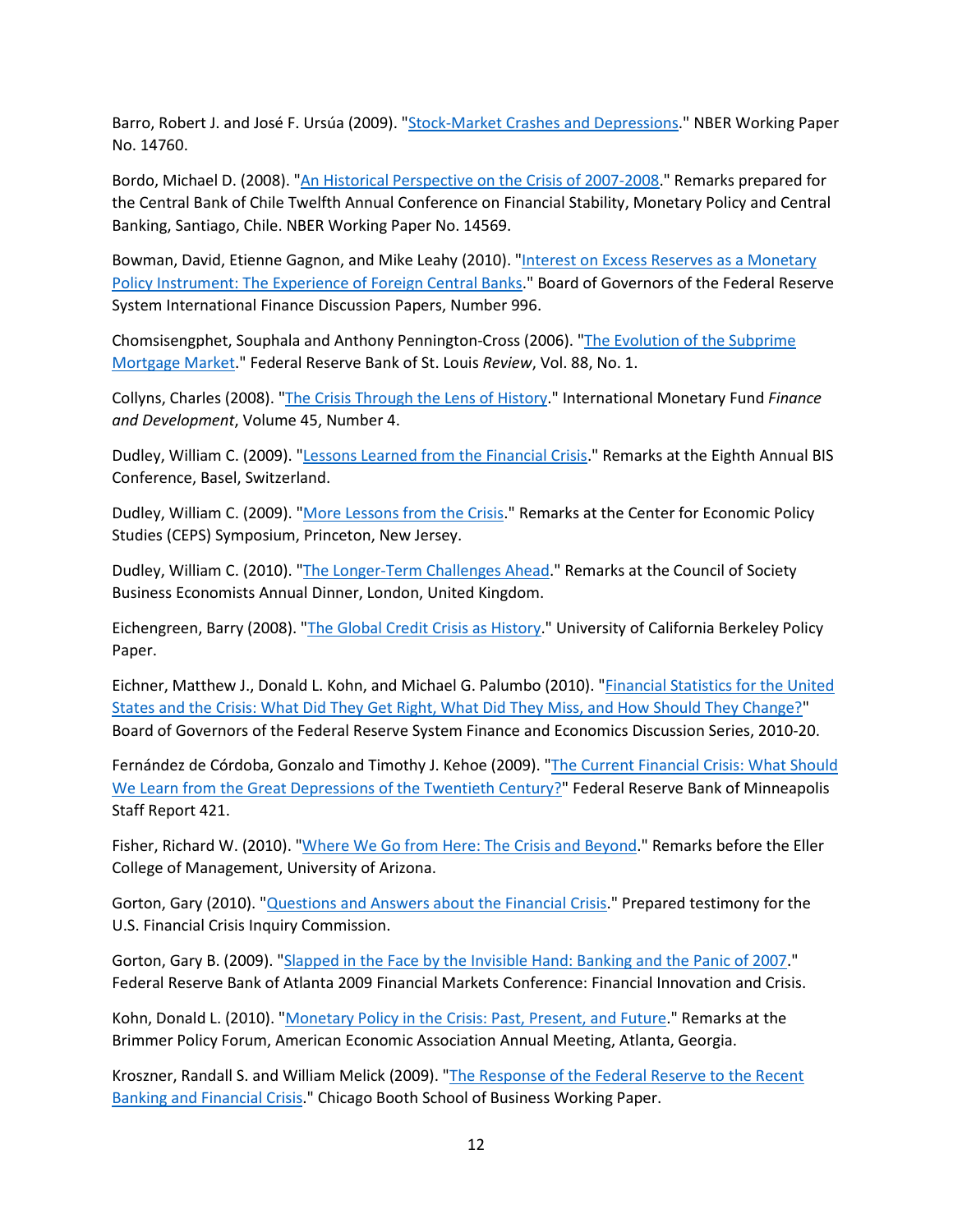Laeven, Luc and Fabian Valencia (2008). ["Systemic Banking Crisis: A New Database.](https://www.elibrary.imf.org/view/journals/001/2008/224/article-A001-en.xml)" IMF Working Paper, Volume 2008, Issue 224.

Reinhart, Carmen M. and Kenneth S. Rogoff (2008). ["Banking Crises: An Equal Opportunity Menace.](https://www.nber.org/papers/w14587)" NBER Working Paper No. 14587.

Reinhart, Carmen and Kenneth S. Rogoff (2009). ["The Aftermath of Financial Crises.](https://www.nber.org/papers/w14656)" NBER Working Paper No. 14656.

Reinhart, Carmen M. and Kenneth S. Rogoff (2008). ["This Time is Different: A Panoramic View of Eight](https://www.nber.org/papers/w13882)  [Centuries of Financial Crises.](https://www.nber.org/papers/w13882)" NBER Working Paper No. 13882.

Walsh, Carl E. (2009). ["Using Monetary Policy to Stabilize Economic Activity.](https://www.kansascityfed.org/documents/3144/papers-Walsh091109.pdf)" Federal Reserve Bank of Kansas City Symposium: Financial Stability and Macroeconomic Policy.

#### <span id="page-12-0"></span>What Caused the Crisis

Ashcraft, Adam B. and Til Schuermann (2008). ["Understanding the Securitization of Subprime Mortgage](https://www.newyorkfed.org/research/staff_reports/sr318.html)  [Credit.](https://www.newyorkfed.org/research/staff_reports/sr318.html)" Federal Reserve Bank of New York Staff Reports, Number 318.

Banternghansa, Chanont and Adrian Peralta-Alva (2009). ["Has the Recent Real Estate Bubble Biased the](https://research.stlouisfed.org/publications/economic-synopses/2009/12/16/has-the-recent-real-estate-bubble-biased-the-output-gap)  [Output Gap?"](https://research.stlouisfed.org/publications/economic-synopses/2009/12/16/has-the-recent-real-estate-bubble-biased-the-output-gap) Federal Reserve Bank of St. Louis *Economic Synopses*, No. 45.

Baxter, Thomas C., Jr. (2010). ["Factors Affecting Efforts to Limit Payments to AIG Counterparties.](https://fraser.stlouisfed.org/title/5135?start_page=186)" Statement before the Committee on Oversight and Government Reform, United States House of Representatives.

Bernanke, Ben S. (2010). ["Monetary Policy and the Housing Bubble.](https://fraser.stlouisfed.org/title/statements-speeches-ben-s-bernanke-453/monetary-policy-housing-bubble-9055)" Remarks at the Annual Meeting of the American Economic Association, Atlanta, Georgia.

Bernanke, Ben S. (2009). ["The Federal Reserve's Balance Sheet: An Update.](https://fraser.stlouisfed.org/title/statements-speeches-ben-s-bernanke-453/federal-reserve-s-balance-sheet-update-9049)" Remarks at the Federal Reserve Board Conference on Key Developments in Monetary Economics, Washington, D.C.

Bhardwaj, Geetesh and Rajdeep Sengupta (2008). ["Subprime Mortgage Design.](https://research.stlouisfed.org/wp/more/2008-039)" Federal Reserve Bank of St. Louis Working Paper, 2008-039E.

Bhardwaj, Geetesh and Rajdeep Sengupta (2008). ["Subprime Loan Quality.](https://research.stlouisfed.org/wp/more/2008-036)" Federal Reserve Bank of St. Louis Working Paper, 2008-036E.

Blinder, Alan S. (2010). ["Quantitative Easing: Entrance and Exit Strategies.](https://www.stlouisfed.org/financial-crisis/quantitative-easing-entrances-and-exit-strategies-at-2010-homer-jones-memorial-lecture)" Federal Reserve Bank of St. Louis Homer Jones Memorial Lecture.

Calomiris, Charles W. (2008). ["The Subprime Turmoil: What's Old, What's New, and What's Next.](https://www.kansascityfed.org/documents/3161/2008-Calomiris031209.pdf)" Federal Reserve Bank of Kansas City Symposium: Maintaining Stability in a Changing Financial System.

Cecchetti, Stephen G. and Piti Disyatat (2009). ["Central Bank Tools and Liquidity Shortages.](https://www.newyorkfed.org/medialibrary/media/research/epr/10v16n1/1008cecc.pdf)" Federal Reserve Bank of New York *Economic Policy Review*, Volume 16, Number 1.

Cecchetti, Stephen G., Marion Kohler and Christian Upper (2009). ["Financial Crises and Economic](https://www.kansascityfed.org/documents/3135/papers-CecchettiKohlerUpper091109.pdf)  [Activity.](https://www.kansascityfed.org/documents/3135/papers-CecchettiKohlerUpper091109.pdf)" Federal Reserve Bank of Kansas City Symposium: Financial Stability and Macroeconomic Policy.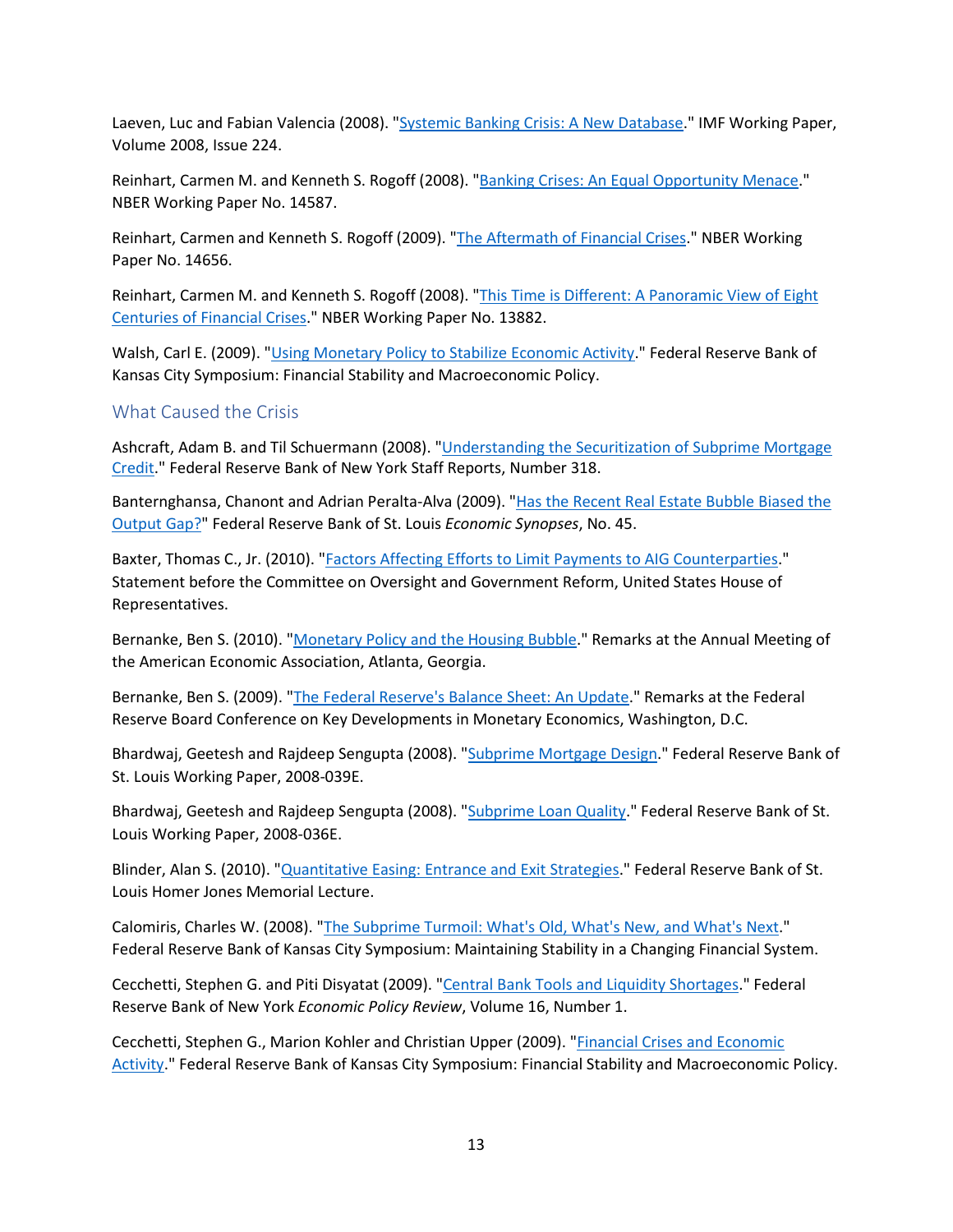Checki, Terrence J. (2009). ["Beyond the Crisis: Reflections on the Challenges.](https://www.newyorkfed.org/newsevents/speeches/2009/che091202.html)" Remarks at the Foreign Policy Association Corporate Dinner, New York City.

Demyanyk, Yuliya and Kent Cherny (2009). ["Bank Exposure to Commercial Real Estate.](https://fraser.stlouisfed.org/title/economic-trends-federal-reserve-bank-cleveland-3952/economic-trends-august-2009-493071/bank-exposure-commercial-real-estate-618913)" Federal Reserve Bank of Cleveland *Economic Trends*, August 2009.

Demyanyk, Yuliya (2008). ["Did Credit Scores Predict the Subprime Crisis?"](https://fraser.stlouisfed.org/title/regional-economist-6275/october-2008-601835/credit-scores-predict-subprime-crisis-584590) Federal Reserve Bank of St. Louis *Regional Economist*, Vol. 16, No. 4.

Demyanyk, Yuliya S. (2009). ["Quick Exits of Subprime Mortgages.](https://research.stlouisfed.org/publications/review/2009/03/02/quick-exits-of-subprime-mortgages)" Federal Reserve Bank of St. Louis *Review*, Vol. 91, No. 2.

Demyanyk, Yuliya and Otto Van Hemert (2008). ["Understanding the Subprime Mortgage Crisis.](https://papers.ssrn.com/sol3/papers.cfm?abstract_id=1020396)" SSRN Working Paper.

Diamond, Douglas W. and Raghuram G. Rajan (2008). ["The Credit Crisis: Conjectures about Causes and](https://www.aeaweb.org/articles?id=10.1257/aer.99.2.606)  [Remedies.](https://www.aeaweb.org/articles?id=10.1257/aer.99.2.606)" *American Economic Review*, Vol. 99, No. 2.

Dudley, William C. (2009). ["Lessons Learned from the Financial Crisis.](https://www.newyorkfed.org/newsevents/speeches/2009/dud090702.html)" Remarks at the Eighth Annual BIS Conference, Basel, Switzerland.

Dudley, William C. (2010). ["The Longer-Term Challenges Ahead.](http://www.newyorkfed.org/newsevents/speeches/2010/dud100311.html)" Remarks at the Council of Society Business Economists Annual Dinner, London, United Kingdom.

Fisher, Richard W. (2010). ["Financial Reform or Financial Dementia?"](https://fraser.stlouisfed.org/title/statements-speeches-richard-w-fisher-6147/financial-reform-financial-dementia-594113) Remarks at the SW Graduate School of Banking 53<sup>rd</sup> Annual Keynote Address and Banquet.

Foote, Christopher L., Kristopher Gerardi, Lorenz Goette and Paul S. Willen (2008). "Subprime Facts: [What \(We Think\) We Know about the Subprime Crisis and What We Don't.](http://www.bos.frb.org/economic/ppdp/2008/ppdp0802.pdf)" Federal Reserve Bank of Boston Public Policy Discussion Paper, No. 08-2.

Gerardi, Kristopher S., Andreas Lehnert, Shane M. Sherland, and Paul S. Willen (2008). ["Making Sense of](http://www.bos.frb.org/economic/ppdp/2009/ppdp0901.pdf)  [the Subprime Crisis.](http://www.bos.frb.org/economic/ppdp/2009/ppdp0901.pdf)" Federal Reserve Bank of Boston Working Paper, No. 09-1.

Gerardi, Kristopher, Adam Hale Shapiro and Paul S. Willen (2008). ["Subprime Outcomes: Risky](https://www.bostonfed.org/-/media/Documents/Workingpapers/PDF/wp0715.pdf)  [Mortgages, Homeownership Experiences, and Foreclosures.](https://www.bostonfed.org/-/media/Documents/Workingpapers/PDF/wp0715.pdf)" Federal Reserve Bank of Boston Working Paper, No. 07-15.

Gramlich, Edward M. (2007). ["Booms and Busts: The Case of Subprime Mortgages.](https://www.kansascityfed.org/documents/956/2007-Booms%20and%20Busts:%20The%20Case%20of%20Subprime%20Mortgages.pdf)" Federal Reserve Bank of Kansas City *Economic Review*, Fourth Quarter 2007.

Guidolin, Massimo and Yu Man Tam (2009). ["Is the Financial Crisis Over? A Yield Spread Perspective.](https://research.stlouisfed.org/publications/economic-synopses/2009/09/21/is-the-financial-crisis-over-a-yield-spread-perspective)" Federal Reserve Bank of St. Louis *Economic Synopses*, No. 40.

Huang, Xin, Hao Zhou, and Haibin Zhu (2009). ["A Framework for Assessing the Systemic Risk of Major](https://fraser.stlouisfed.org/title/a-framework-assessing-systemic-risk-major-financial-institutions-6407)  [Financial Institutions.](https://fraser.stlouisfed.org/title/a-framework-assessing-systemic-risk-major-financial-institutions-6407)" Board of Governors of the Federal Reserve System Finance and Economics Discussion Series, 2009-37.

Kashyap, Anil K., Raghuram G. Rajan and Jeremy C. Stein (2008). ["Rethinking Capital Regulation.](https://www.kansascityfed.org/documents/3175/2008-KashyapRajanStein031209.pdf)" Federal Reserve Bank of Kansas City's Symposium: Maintaining Stability in a Changing Financial System.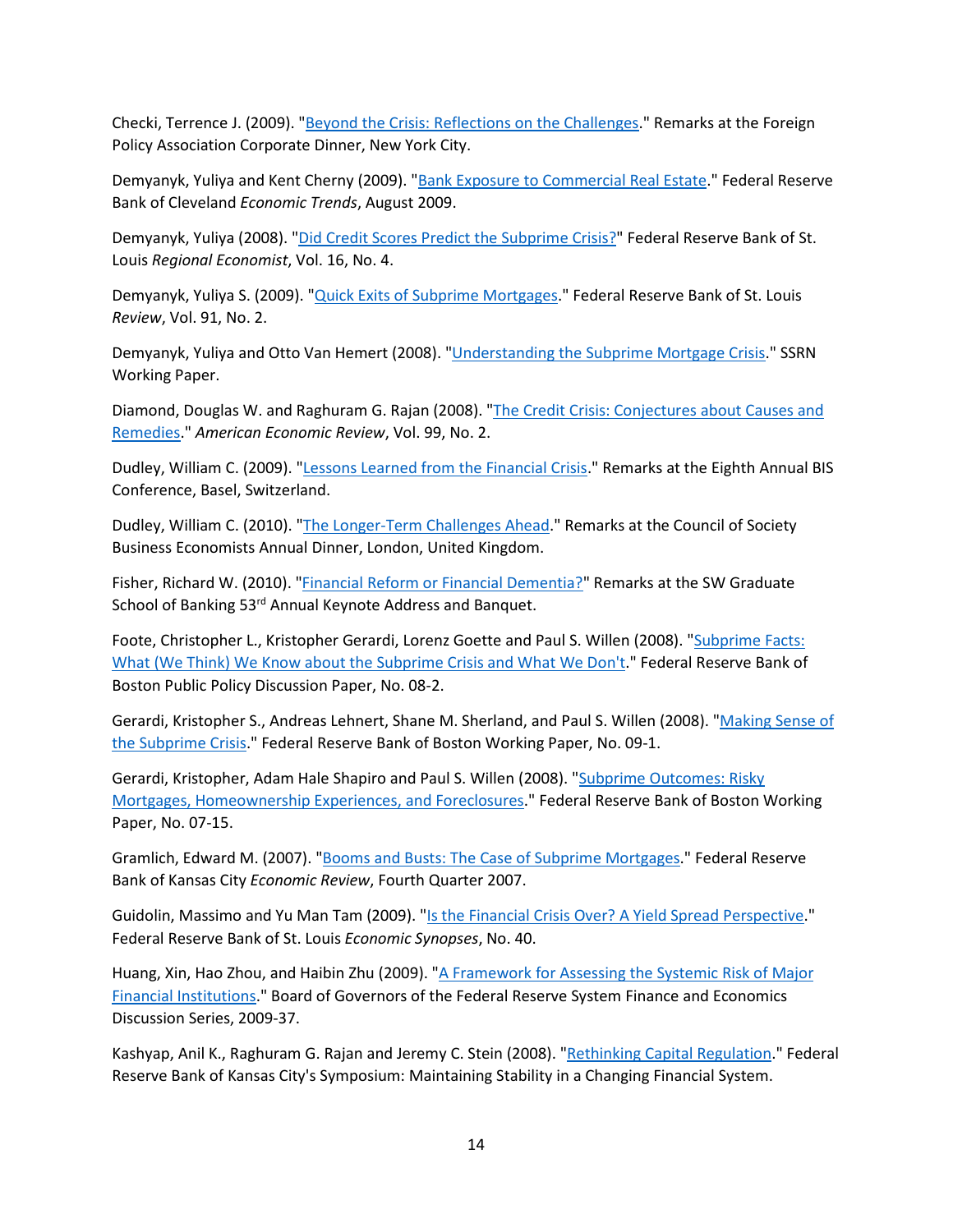Kregel, Jan (2008). ["Changes in the U.S. Financial System and the Subprime Crisis.](https://www.levyinstitute.org/publications/changes-in-the-us-financial-system-and-the-subprime-crisis)" Levy Economics Institute Working Papers, No. 530.

Litan, Robert E. and Martin N. Baily (2009). ["Fixing Finance: A Roadmap for Reform.](https://www.brookings.edu/research/fixing-finance-a-roadmap-for-reform/)" Brookings Institution Report: Fixing Finance Series.

Lo, Andrew W. (2008). ["Hedge Funds, Systemic Risk, and the Financial Crisis of 2007-2008.](https://fraser.stlouisfed.org/title/hedge-funds-financial-market-6405?start_page=31)" Prepared testimony, Committee on Oversight and Government Reform, U.S. House of Representatives.

Lothian, James R. (2009). ["U.S. Monetary Policy and the Financial Crisis.](https://www.atlantafed.org/cenfis/publications/working-papers/0901.aspx)" Federal Reserve Bank of Atlanta CenFIS Working Paper 09-01.

Mayer, Chris, Karen Pence and Shane M. Sherlund. ["The Rise in Mortgage Defaults.](https://fraser.stlouisfed.org/title/rise-mortgage-defaults-6408)" Board of Governors of the Federal Reserve System Finance and Economics Discussion Series, 2008-59.

Mian, Atif R. and Amir Sufi (2008). ["The Consequences of Mortgage Credit Expansion: Evidence from the](https://papers.ssrn.com/sol3/papers.cfm?abstract_id=1072304)  [U.S. Mortgage Default Crisis.](https://papers.ssrn.com/sol3/papers.cfm?abstract_id=1072304)" SSRN Working Paper.

Peristiani, Stavros, Donald P. Morgan, and Vanessa Savino (2010). ["The Information Value of the Stress](https://www.newyorkfed.org/research/staff_reports/sr460.html)  [Test and Bank Opacity.](https://www.newyorkfed.org/research/staff_reports/sr460.html)" Federal Reserve Bank of New York Staff Reports, Number 460.

Segoviano, Miguel A. and Manmohan Singh (2008). ["Counterparty Risk in the Over-The-Counter](https://www.elibrary.imf.org/view/journals/001/2008/258/article-A001-en.xml)  [Derivatives Market.](https://www.elibrary.imf.org/view/journals/001/2008/258/article-A001-en.xml)" IMF Working Paper, Volume 2008, Issue 258.

Rajan, Raghuram G. (2005). ["Has Financial Development Made the World Riskier?"](https://www.kansascityfed.org/documents/3326/PDF-Rajan2005.pdf) Federal Reserve Bank of Kansas City Symposium: The Greenspan Era: Lessons for the Future.

Rajan, Raghuram G. (2009). ["The Credit Crisis and Cycle Proof Regulation.](https://research.stlouisfed.org/publications/review/2009/09/01/the-credit-crisis-and-cycle-proof-regulation)" Federal Reserve Bank of St. Louis *Review*, Vol. 91, No. 5.

Rosengren, Eric S. (2009). ["Lessons for the Future from the Financial Crisis.](https://www.bostonfed.org/news-and-events/speeches/lessons-for-the-future-from-the-financial-crisis.aspx)" Speech before Massachusetts Newspaper Publishers Association Annual Meeting, Boston, Massachusetts.

Sack, Brian P. (2010). ["Preparing for a Smooth \(Eventual\) Exit.](https://www.newyorkfed.org/newsevents/speeches/2010/sac100308.html)" Remarks at the National Association for Business Economics Policy Conference, Arlington, Virginia.

Sack, Brian P. (2009). ["The Fed's Expanded Balance Sheet.](https://www.newyorkfed.org/newsevents/speeches/2009/sac091202.html)" Remarks at the Money Marketeers of New York University, New York City.

Sarkar, Asani (2009). ["Liquidity Risk, Credit Risk, and the Federal Reserve's Responses to the Crisis.](https://www.newyorkfed.org/medialibrary/media/research/staff_reports/sr389.pdf)" Federal Reserve Bank of New York Staff Reports, Number 389.

Tarullo, Daniel K. (2010). ["Toward an Effective Resolution Regime for Large Financial Institutions.](https://fraser.stlouisfed.org/title/statements-speeches-daniel-k-tarullo-910/toward-effective-resolution-regime-large-financial-institutions-35374)" Remarks at the Symposium on Building the Financial System of the 21<sup>st</sup> Century, Armonk, New York.

Taylor, John B. (2008). ["The Financial Crisis and the Policy Response: An Empirical Analysis of What Went](https://web.stanford.edu/%7Ejohntayl/FCPR.pdf)  [Wrong.](https://web.stanford.edu/%7Ejohntayl/FCPR.pdf)" Stanford University Working Paper.

Thomson, James B. (2009). ["On Systemically Important Financial Institutions and Progressive System](https://www.clevelandfed.org/en/newsroom-and-events/publications/discontinued-publications/policy-discussion-papers/pdp-0927-on-systemically-important-financial-institutions.aspx)  [Mitigation.](https://www.clevelandfed.org/en/newsroom-and-events/publications/discontinued-publications/policy-discussion-papers/pdp-0927-on-systemically-important-financial-institutions.aspx)" Federal Reserve Bank of Cleveland Policy Discussion Paper Number 27.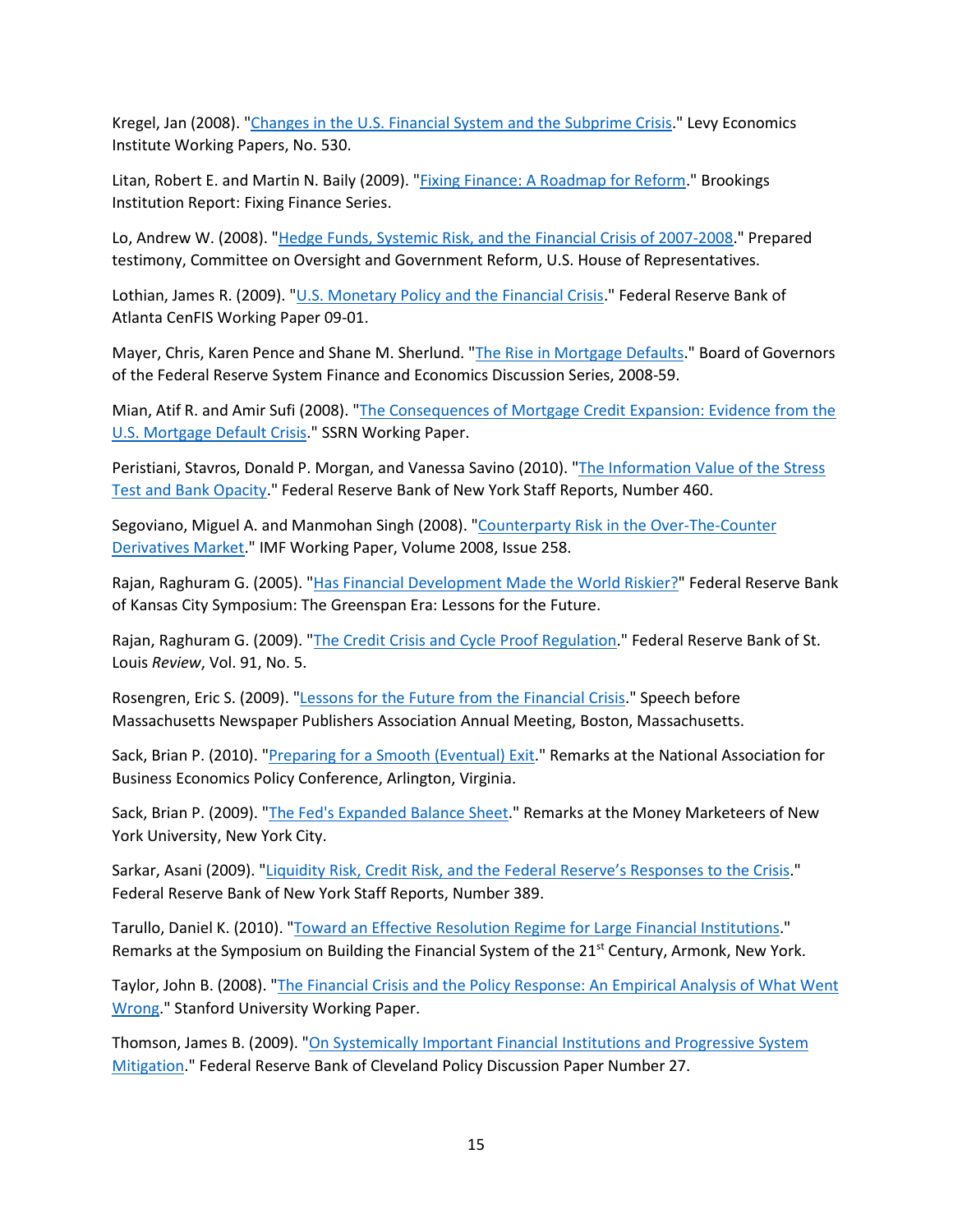Wachter, Susan M., Andrey D. Pavlov, and Zoltan Pozsar (2008). ["Subprime Lending and Real Estate](https://papers.ssrn.com/sol3/papers.cfm?abstract_id=1319757)  [Markets.](https://papers.ssrn.com/sol3/papers.cfm?abstract_id=1319757)" University of Pennsylvania Institute for Law & Economic Research Paper No. 08-35.

Warsh, Kevin (2010). ["Regulation and Its Discontents.](https://fraser.stlouisfed.org/title/statements-speeches-kevin-m-warsh-935/regulation-discontents-36318)" Remarks to the New York Association for Business Economics, New York, New York.

Whalen, R. Christopher (2008). ["The Subprime Crisis: Cause, Effect and Consequences.](https://papers.ssrn.com/sol3/papers.cfm?abstract_id=1113888)" Networks Financial Institute Policy Brief No. 2008-PB-04.

#### <span id="page-15-0"></span>The Role of Subprime Mortgages

Ashcraft, Adam B. and Til Schuermann (2008). "*Understanding the Securitization of Subprime Mortgage* [Credit.](https://www.newyorkfed.org/research/staff_reports/sr318.html)" Federal Reserve Bank of New York Staff Reports, Number 318.

Bernanke, Ben S. (2008). ["Housing, Mortgage Markets, and Foreclosures.](https://fraser.stlouisfed.org/title/statements-speeches-ben-s-bernanke-453/housing-mortgage-markets-foreclosures-9020)" Remarks at the Federal Reserve System Conference on Housing and Mortgage Markets, Washington, D.C.

Bhardwaj, Geetesh and Rajdeep Sengupta (2008). ["Subprime Loan Quality.](https://research.stlouisfed.org/wp/more/2008-036)" Federal Reserve Bank of St. Louis Working Paper, 2008-036E.

Bhardwaj, Geetesh and Rajdeep Sengupta (2008). ["Subprime Mortgage Design.](https://research.stlouisfed.org/wp/more/2008-039)" Federal Reserve Bank of St. Louis Working Paper, 2008-039E.

Bullard, James (2010). ["Quantitative Easing—Uncharted Waters for Monetary Policy.](https://fraser.stlouisfed.org/title/regional-economist-6275/january-2010-601840/president-s-message-584635)" Federal Reserve Bank of St. Louis *Regional Economist*, Vol. 18, No. 1.

Calomiris, Charles W. (2008). ["The Subprime Turmoil: What's Old, What's New, and What's Next.](https://www.kansascityfed.org/documents/3161/2008-Calomiris031209.pdf)" Federal Reserve Bank of Kansas City Symposium: Maintaining Stability in a Changing Financial System.

Chomsisengphet, Souphala and Anthony Pennington-Cross (2006). ["The Evolution of the Subprime](https://research.stlouisfed.org/publications/review/2006/01/01/the-evolution-of-the-subprime-mortgage-market)  [Mortgage Market.](https://research.stlouisfed.org/publications/review/2006/01/01/the-evolution-of-the-subprime-mortgage-market)" Federal Reserve Bank of St. Louis *Review*, Vol. 88, No. 1.

Christensen, Jens (2009). ["Have the Fed Liquidity Facilities Had an Effect on Libor?"](https://www.frbsf.org/economic-research/publications/economic-letter/2009/august/fed-liquidity-libor/) Federal Reserve Bank of San Francisco *Economic Letter*, 2009-25.

Demyanyk, Yuliya and Kent Cherny (2009). ["Bank Exposure to Commercial Real Estate.](https://fraser.stlouisfed.org/title/economic-trends-federal-reserve-bank-cleveland-3952/economic-trends-august-2009-493071/bank-exposure-commercial-real-estate-618913)" Federal Reserve Bank of Cleveland *Economic Trends*, August 2009.

Demyanyk, Yuliya (2008). ["Did Credit Scores Predict the Subprime Crisis?"](https://fraser.stlouisfed.org/title/regional-economist-6275/october-2008-601835/credit-scores-predict-subprime-crisis-584590) Federal Reserve Bank of St. Louis *Regional Economist*, Vol. 16, No. 4.

Demyanyk, Yuliya S. (2009). ["Quick Exits of Subprime Mortgages.](https://research.stlouisfed.org/publications/review/2009/03/02/quick-exits-of-subprime-mortgages)" Federal Reserve Bank of St. Louis *Review*, Vol. 91, No. 2.

Demyanyk, Yuliya and Otto Van Hemert (2008). ["Understanding the Subprime Mortgage Crisis.](https://papers.ssrn.com/sol3/papers.cfm?abstract_id=1020396)" SSRN Working Paper.

Foote, Christopher L., Kristopher Gerardi, Lorenz Goette and Paul S. Willen (2008). ["Subprime Facts:](http://www.bos.frb.org/economic/ppdp/2008/ppdp0802.pdf)  [What \(We Think\) We Know about the Subprime Crisis and What We Don't.](http://www.bos.frb.org/economic/ppdp/2008/ppdp0802.pdf)" Federal Reserve Bank of Boston Public Policy Discussion Paper, No. 08-2.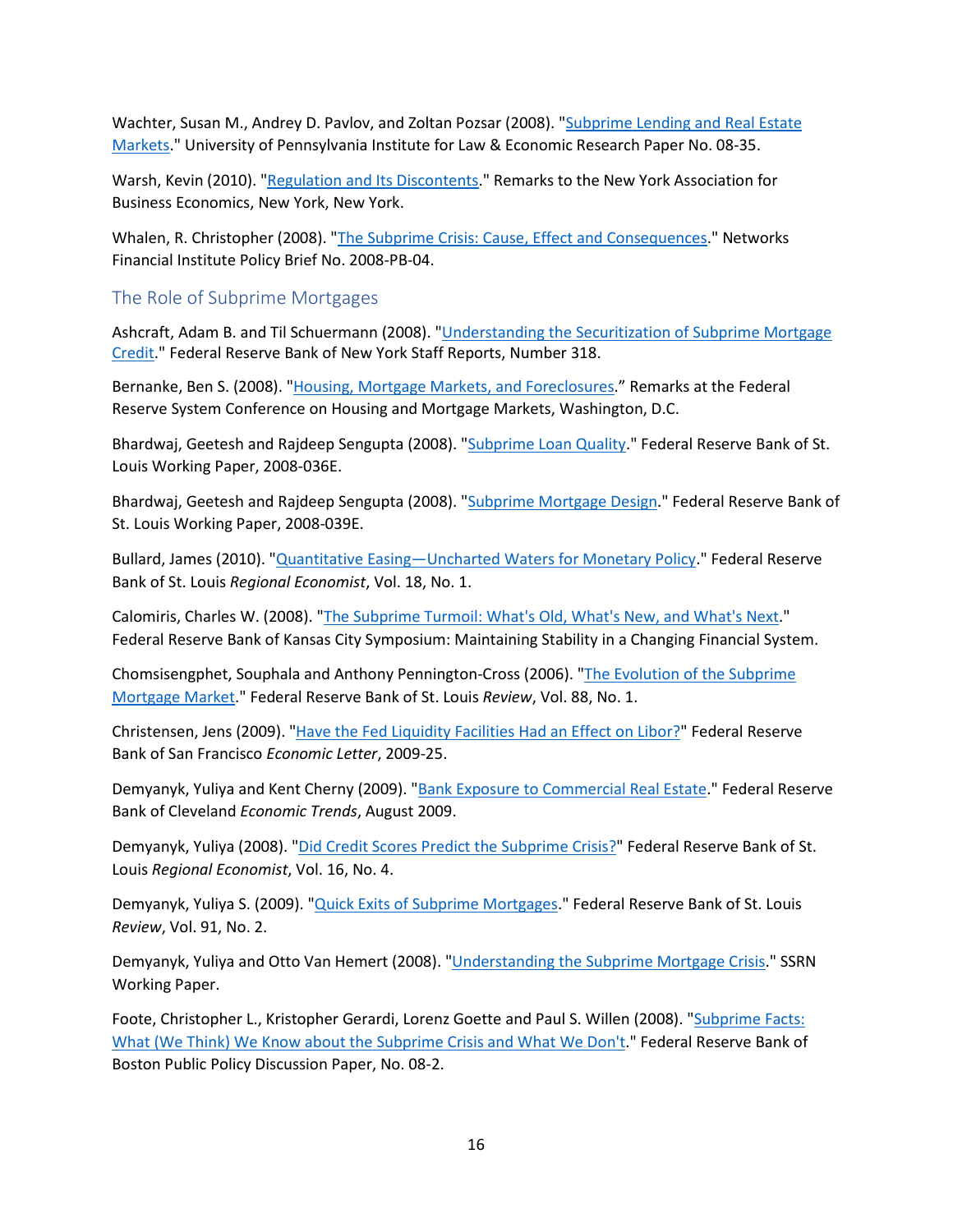Garriga, Carlos (2009). ["Lending Standards in Mortgage Markets.](https://research.stlouisfed.org/publications/economic-synopses/2009/05/06/lending-standards-in-mortgage-markets)" Federal Reserve Bank of St. Louis *Economic Synopses*, No. 23.

Gramlich, Edward M. (2007). ["Booms and Busts: The Case of Subprime Mortgages.](https://www.kansascityfed.org/documents/956/2007-Booms%20and%20Busts:%20The%20Case%20of%20Subprime%20Mortgages.pdf)" Federal Reserve Bank of Kansas City *Economic Review*, Fourth Quarter 2007.

Hirtle, Beverly, Til Schuermann, and Kevin Stiroh. ["Macroprudential Supervision of Financial Institutions:](https://www.newyorkfed.org/research/staff_reports/sr409.html)  [Lessons from the SCAP.](https://www.newyorkfed.org/research/staff_reports/sr409.html)" Federal Reserve Bank of New York Staff Reports, Number 409.

Kocherlakota, Narayana R. (2010). ["Economic Recovery and Balance Sheet Normalization.](http://www.minneapolisfed.org/news_events/pres/speech_display.cfm?id=4417)" Speech before the Minnesota Chamber of Commerce, Bloomington, Minnesota.

Kohn, Donald L. (2010). ["Monetary Policy in the Crisis: Past, Present, and Future.](https://fraser.stlouisfed.org/title/statements-speeches-donald-l-kohn-464/monetary-policy-crisis-past-present-future-10515)" Remarks at the Brimmer Policy Forum, American Economic Association Annual Meeting, Atlanta, Georgia.

Kregel, Jan (2008). ["Changes in the U.S. Financial System and the Subprime Crisis.](https://www.levyinstitute.org/publications/changes-in-the-us-financial-system-and-the-subprime-crisis)" Levy Economics Institute Working Papers, No. 530.

Mian, Atif R. and Amir Sufi (2008). ["The Consequences of Mortgage Credit Expansion: Evidence from the](https://papers.ssrn.com/sol3/papers.cfm?abstract_id=1072304)  [U.S. Mortgage Default Crisis.](https://papers.ssrn.com/sol3/papers.cfm?abstract_id=1072304)" SSRN Working Paper.

Stackhouse, Julie L. (2009). ["The Economic Crisis: Understanding the Tools in Place to "Fix" Financial](https://www.stlouisfed.org/-/media/project/frbstl/stlouisfed/files/pdfs/financial-crisis/stackhousepresentation05-2009.pdf)  [Markets.](https://www.stlouisfed.org/-/media/project/frbstl/stlouisfed/files/pdfs/financial-crisis/stackhousepresentation05-2009.pdf)" Federal Reserve Bank of St. Louis Educational Resources Presentation.

Thornton, Daniel L. (2009). ["What the Libor-OIS Spread Says.](https://research.stlouisfed.org/publications/economic-synopses/2009/05/11/what-the-libor-ois-spread-says)" Federal Reserve Bank of St. Louis *Economic Synopses*, No. 24.

Veronesi, Pietro and Luigi Zingales (2009). ["Paulson's Gift.](https://www.nber.org/papers/w15458)" NBER Working Paper No. 15458.

Wachter, Susan M., Andrey D. Pavlov, and Zoltan Pozsar (2008). ["Subprime Lending and Real Estate](https://papers.ssrn.com/sol3/papers.cfm?abstract_id=1319757)  [Markets.](https://papers.ssrn.com/sol3/papers.cfm?abstract_id=1319757)" University of Pennsylvania Institute for Law & Economic Research Paper No. 08-35.

Whalen, R. Christopher (2008). ["The Subprime Crisis: Cause, Effect and Consequences.](https://papers.ssrn.com/sol3/papers.cfm?abstract_id=1113888)" Networks Financial Institute Policy Brief No. 2008-PB-04.

#### <span id="page-16-0"></span>Possible Solutions

Acharya, Viral V., João A. C. Santos, and Tanju Yorulmazer (2010). ["Systemic Risk and Deposit Insurance](https://www.newyorkfed.org/medialibrary/media/research/epr/10v16n1/1008yoru.pdf)  [Premiums.](https://www.newyorkfed.org/medialibrary/media/research/epr/10v16n1/1008yoru.pdf)" Federal Reserve Bank of New York *Economic Policy Review*, Volume 16, Number 1.

Adrian, Tobias and Hyun Song Shin. ["The Changing Nature of Financial Intermediation and the Financial](https://www.newyorkfed.org/research/staff_reports/sr439.html)  [Crisis of 2007-09.](https://www.newyorkfed.org/research/staff_reports/sr439.html)" Federal Reserve Bank of New York Staff Reports, Number 439.

Adrian, Tobias, Karin Kimbrough, and Dina Marchioni (2010). ["The Federal Reserve's Commercial Paper](https://www.newyorkfed.org/research/staff_reports/sr423.html)  [Funding Facility.](https://www.newyorkfed.org/research/staff_reports/sr423.html)" Federal Reserve Bank of New York Staff Reports, Number 423.

Adrian, Tobias and Hyun Song Shin (2009). ["The Shadow Banking System: Implications for Financial](https://www.newyorkfed.org/research/staff_reports/sr382.html)  [Regulation.](https://www.newyorkfed.org/research/staff_reports/sr382.html)" Federal Reserve Bank of New York Staff Report, Number 382.

Anderson, Richard G. (2009). ["Bankers Acceptances and Unconventional Monetary Policy: FAQs.](https://research.stlouisfed.org/publications/economic-synopses/2009/03/18/bankers-acceptances-and-unconventional-monetary-policy-faqs)" Federal Reserve Bank of St. Louis *Economic Synopses*, No. 14.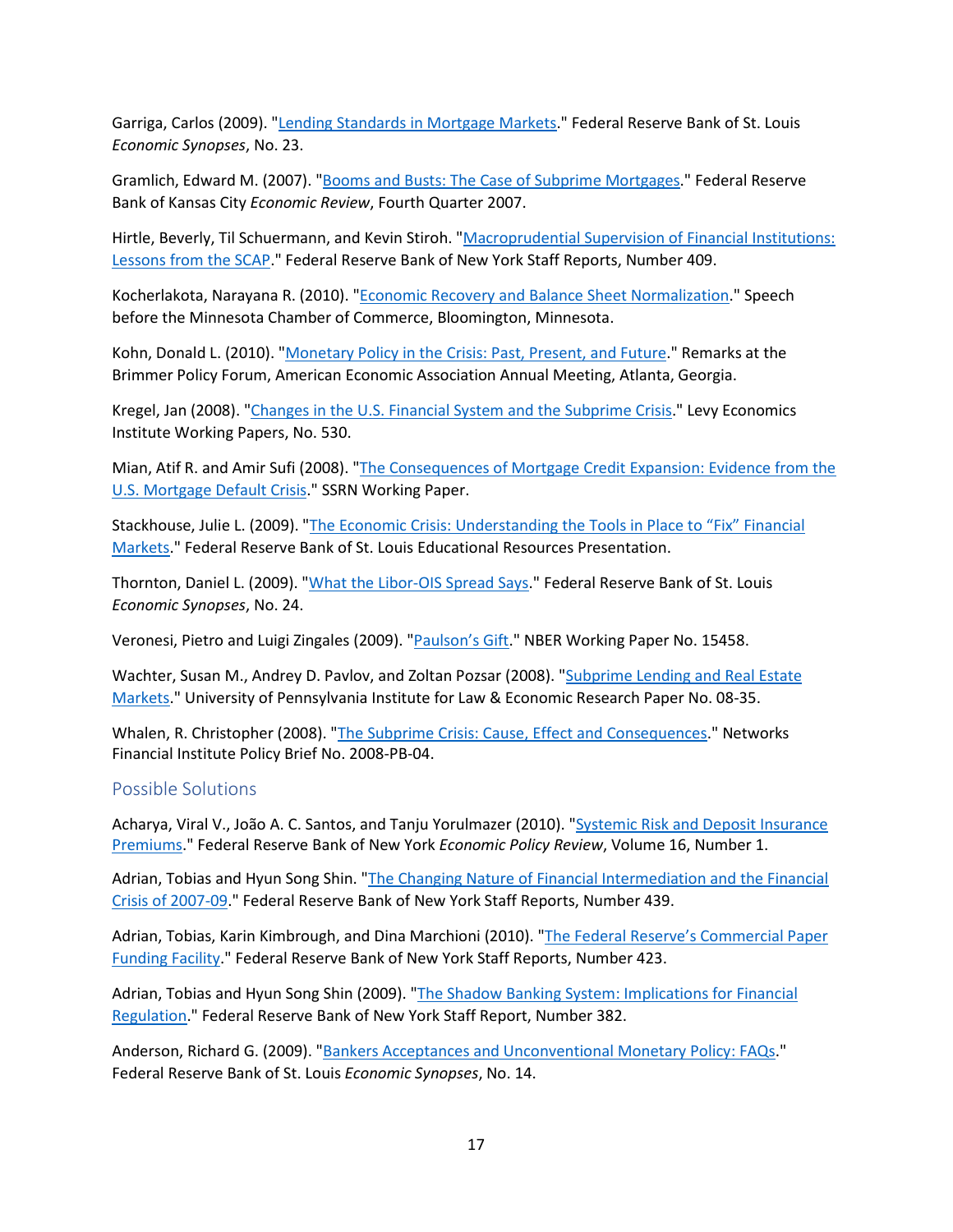Anderson, Richard G. (2009). ["Bankers' Acceptances: Yesterday's Instrument to Restart Today's Credit](https://research.stlouisfed.org/publications/economic-synopses/2009/01/09/bankers-acceptances-yesterdays-instrument-to-restart-todays-credit-markets)  [Markets?"](https://research.stlouisfed.org/publications/economic-synopses/2009/01/09/bankers-acceptances-yesterdays-instrument-to-restart-todays-credit-markets) Federal Reserve Bank of St. Louis *Economic Synopses*, No. 5.

Anderson, Richard G. and Charles S. Gascon (2009). ["The Commercial Paper Market, the Fed, and the](https://research.stlouisfed.org/publications/review/2009/11/02/the-commercial-paper-market-the-fed-and-the-2007-2009-financial-crisis)  [2007-2009 Financial Crisis.](https://research.stlouisfed.org/publications/review/2009/11/02/the-commercial-paper-market-the-fed-and-the-2007-2009-financial-crisis)" Federal Reserve Bank of St. Louis *Review*, Vol. 91, No. 6.

Anderson, Richard G. (2009). ["The Curious Case of the U.S. Monetary Base.](https://fraser.stlouisfed.org/title/regional-economist-6275/july-2009-601838/curious-case-us-monetary-base-584618)" Federal Reserve Bank of St. Louis *Regional Economist*, Volume 13, Number 3.

Anderson, Richard G. (2009). ["The Success of the CPFF?"](https://research.stlouisfed.org/publications/economic-synopses/2009/04/07/the-success-of-the-cpff) Federal Reserve Bank of St. Louis *Economic Synopses*, No. 18.

Aubuchon, Craig P. (2009). ["What's Under the TARP?"](https://research.stlouisfed.org/publications/economic-synopses/2009/04/15/whats-under-the-tarp) Federal Reserve Bank of St. Louis *Economic Synopses*, No. 20.

Banternghansa, Chanont and Adrian Peralta-Alva (2009). ["Has the Recent Real Estate Bubble Biased the](https://research.stlouisfed.org/publications/economic-synopses/2009/12/16/has-the-recent-real-estate-bubble-biased-the-output-gap)  [Output Gap?"](https://research.stlouisfed.org/publications/economic-synopses/2009/12/16/has-the-recent-real-estate-bubble-biased-the-output-gap) Federal Reserve Bank of St. Louis *Economic Synopses*, No. 45.

Baxter, Thomas C., Jr. (2010). ["Factors Affecting Efforts to Limit Payments to AIG Counterparties.](https://fraser.stlouisfed.org/title/5135?start_page=186)" Statement before the Committee on Oversight and Government Reform, United States House of Representatives.

Baxter, Thomas C. and Sarah J. Dahlgren (2010). ["The Federal Reserve Bank of New York's Involvement](https://fraser.stlouisfed.org/title/4998?start_page=50)  [with AIG.](https://fraser.stlouisfed.org/title/4998?start_page=50)" Joint statement before the Congressional Oversight Panel.

Bebchuk, Lucian A. (2008). ["A Plan for Addressing the Financial Crisis.](http://www.law.harvard.edu/faculty/bebchuk/pdfs/Olin620_Addressing-Financial-Crisis.pdf)" Harvard Law School Discussion Paper No. 620.

Bebchuk, Lucian A. (2009). ["Buying Troubled Assets.](https://papers.ssrn.com/sol3/papers.cfm?abstract_id=1392808)" Harvard Law and Economics Discussion Paper No. 636.

Bech, Morten L. and Elizabeth Klee (2009). ["The Mechanics of a Graceful Exit: Interest on Reserves and](https://www.newyorkfed.org/research/staff_reports/sr416.html)  [Segmentation in the Federal Funds Market.](https://www.newyorkfed.org/research/staff_reports/sr416.html)" Federal Reserve Bank of New York Staff Reports, Number 416.

Bernanke, Ben S. (2010). ["Aiding the Economy: What the Fed Did and Why.](https://www.federalreserve.gov/newsevents/other/files/bernankeoped20101104.pdf)" *The Washington Post*, Issue 11/4/2010.

Bernanke, Ben S. (2010). ["Emerging from the Crisis: Where Do We Stand?"](https://fraser.stlouisfed.org/title/statements-speeches-ben-s-bernanke-453/emerging-crisis-stand-9092) Remarks before the Sixth European Central Bank Central Banking Conference, Frankfurt, Germany.

Bernanke, Ben S. (2011). ["Implementing a Macroprudential Approach to Supervision and Regulation.](https://fraser.stlouisfed.org/title/statements-speeches-ben-s-bernanke-453/implementing-a-macroprudential-approach-supervision-regulation-9107)" Federal Reserve Board of Governors Speech, May 2011.

Bernanke, Ben S. (2010). ["On the Implications of the Financial Crisis for Economics.](https://fraser.stlouisfed.org/title/statements-speeches-ben-s-bernanke-453/implication-financial-crisis-economics-9084)" Remarks at the Conference Co-sponsored by the Bendheim Center for Finance and the Center for Economic Policy Studies, Princeton, New Jersey.

Bernanke, Ben S. (2010). ["Rebalancing the Global Recovery.](https://fraser.stlouisfed.org/title/statements-speeches-ben-s-bernanke-453/rebalancing-global-recovery-9091)" Remarks at the Sixth European Central Bank Central Banking Conference, Frankfurt, Germany.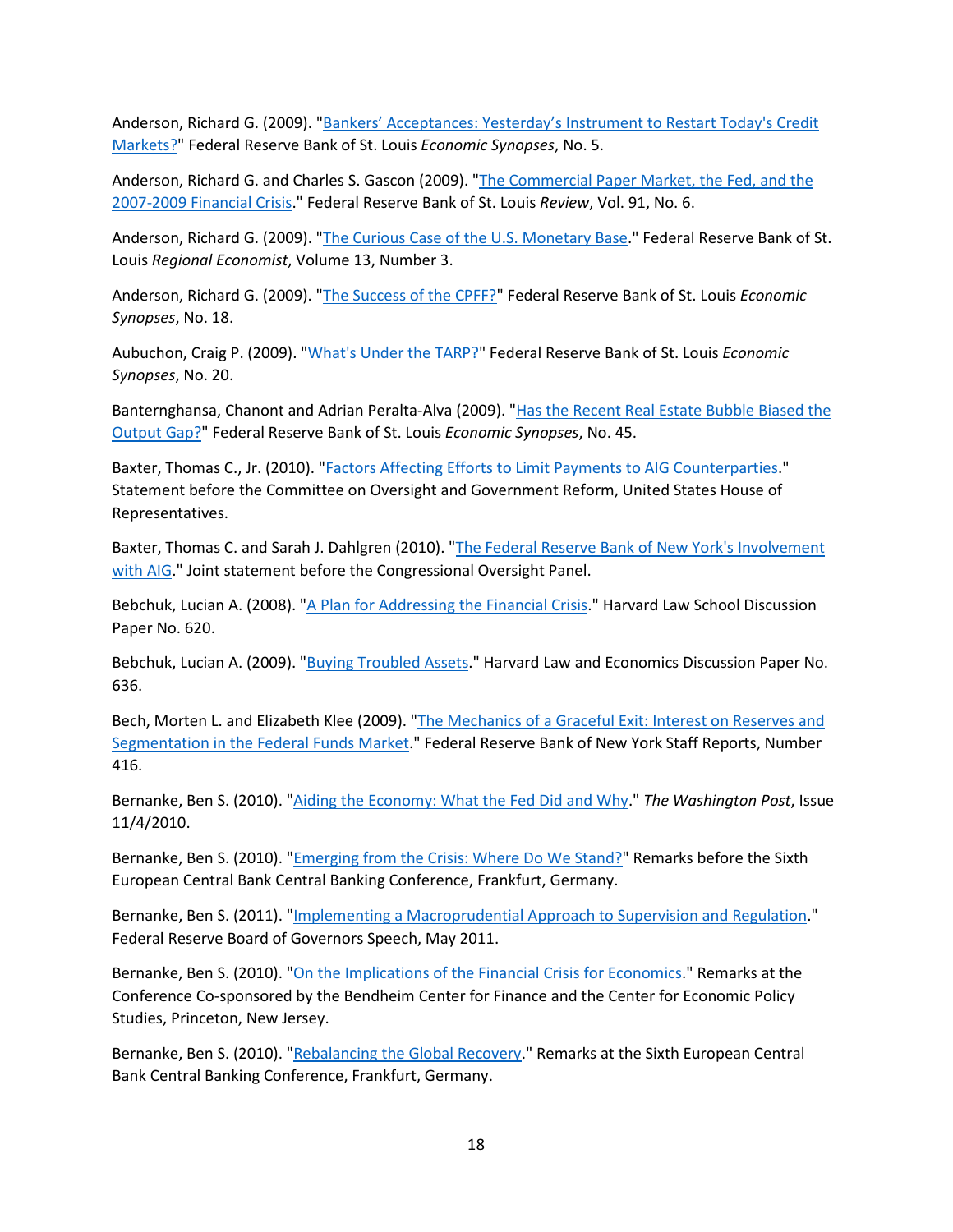Bernanke, Ben S. (2009). ["Reflections on a Year of Crisis.](https://fraser.stlouisfed.org/title/statements-speeches-ben-s-bernanke-453/reflections-a-year-crisis-9045)" Remarks at the Federal Reserve Bank of Kansas City Symposium: Financial Stability and Macroeconomic Policy, Jackson Hole, Wyoming.

Bernanke, Ben S. (2010). ["Remarks on "The Squam Lake Report: Fixing the Financial System".](https://fraser.stlouisfed.org/title/statements-speeches-ben-s-bernanke-453/remarks-squam-lake-report-fixing-financial-system-a-speech-squam-lake-conference-new-york-new-york-june-16-2010-9077)" Speech at the Squam Lake Conference, New York, New York.

Bernanke, Ben S. (2009). ["The Federal Reserve's Balance Sheet: An Update.](https://fraser.stlouisfed.org/title/statements-speeches-ben-s-bernanke-453/federal-reserve-s-balance-sheet-update-9049)" Remarks at the Federal Reserve Board Conference on Key Developments in Monetary Economics, Washington, D.C.

Bernanke, Ben S. (2010). ["The Public Policy Case for a Role for the Federal Reserve in Bank Supervision](https://fraser.stlouisfed.org/archival-collection/board-governors-federal-reserve-system-4966/letter-committee-banking-housing-urban-affairs-610015?start_page=2)  [and Regulation.](https://fraser.stlouisfed.org/archival-collection/board-governors-federal-reserve-system-4966/letter-committee-banking-housing-urban-affairs-610015?start_page=2)" Letter to the Committee on Banking, Housing, and Urban Affairs, U.S. Senate.

Blanchard, Olivier. ["Cracks in the System: Repairing the Damaged Global Economy.](https://www.imf.org/external/pubs/ft/fandd/2008/12/blanchard.htm)" International Monetary Fund *Finance and Development*, Volume 45, Number 4.

Bullard, James (2009). ["As in the Past, Reform Will Follow Crisis.](https://fraser.stlouisfed.org/title/regional-economist-6275/july-2009-601838/president-s-message-584615)" Federal Reserve Bank of St. Louis *Regional Economist*, Vol. 17, No. 3.

Bullard, James (2010). ["The Fed at a Crossroads.](https://www.stlouisfed.org/from-the-president/-/media/project/frbstl/stlouisfed/files/pdfs/bullard/remarks/bullardwinterinstitutefinal.pdf)" Presentation delivered at the 48<sup>th</sup> Winter Institute, St. Cloud State University, St. Cloud, Minnesota.

Bullard, James (2010). ["Three Lessons for Monetary Policy from the Panic of 2008.](https://research.stlouisfed.org/publications/review/2010/05/03/three-lessons-for-monetary-policy-from-the-panic-of-2008)" Federal Reserve Bank of St. Louis *Review*, Vol. 92, No. 3.

Bullard, James (2010). ["Will Regulatory Reform Prevent Future Crises?"](https://www.stlouisfed.org/from-the-president/-/media/project/frbstl/stlouisfed/files/pdfs/bullard/remarks/cfavirginia23february2010final5pm.pdf) Presentation delivered at the CFA Virginia Society, Richmond, Virginia.

Caballero, Julian, Christopher Candelaria, and Galina Hale (2009). ["Bank Relationships and the Depth of](https://www.frbsf.org/economic-research/publications/economic-letter/2009/december/bank-relationships-economic-crisis/)  [the Current Economic Crisis.](https://www.frbsf.org/economic-research/publications/economic-letter/2009/december/bank-relationships-economic-crisis/)" Federal Reserve Bank of San Francisco Economic Letter, 2009-38.

Campbell, Sean, Daniel Covitz, William Nelson, and Karen Pence (2011). ["Securitization Markets and](https://fraser.stlouisfed.org/title/securitization-markets-central-banking-6411)  [Central Banking: An Evaluation of the Term Asset-Backed Securities Loan Facility.](https://fraser.stlouisfed.org/title/securitization-markets-central-banking-6411)" Board of Governors of the Federal Reserve System Finance and Economics Discussion Series, 2011-16.

Cecchetti, Stephen G., Marion Kohler and Christian Upper (2009). ["Financial Crises and Economic](https://www.kansascityfed.org/documents/3135/papers-CecchettiKohlerUpper091109.pdf)  [Activity.](https://www.kansascityfed.org/documents/3135/papers-CecchettiKohlerUpper091109.pdf)" Federal Reserve Bank of Kansas City Symposium: Financial Stability and Macroeconomic Policy.

Chailloux, Alexandre, Simon Gray, Ulrich Klüh, Seiichi Shimizu, and Peter Stella (2008). ["Central Bank](https://www.elibrary.imf.org/view/journals/001/2008/210/article-A001-en.xml)  [Response to the 2007-08 Financial Market Turbulence: Experiences and Lessons Drawn.](https://www.elibrary.imf.org/view/journals/001/2008/210/article-A001-en.xml)" IMF Working Paper, Volume 2008, Issue 210.

Christensen, Jens H. E., Jose A. Lopez, and Glenn D. Rudebusch (2009). "Do Central Bank Liquidity [Facilities Affect Interbank Lending Rates?"](https://www.frbsf.org/economic-research/publications/working-papers/2009/13/) Federal Reserve Bank of San Francisco Working Paper, WP 2009-13.

Cociuba, Simona E. (2009). ["Seeking Stability: What's Next for Banking Regulation?"](https://fraser.stlouisfed.org/title/economic-letter-6362/seeking-stability-607626) Federal Reserve Bank of Dallas *Economic Letter*, Vol. 4, No. 3.

Contessi, Silvio and Hoda El-Ghazaly (2009). ["Commercial Bank Lending Data during the Crisis: Handle](https://research.stlouisfed.org/publications/economic-synopses/2009/08/06/commercial-bank-lending-data-during-the-crisis-handle-with-care)  [with Care.](https://research.stlouisfed.org/publications/economic-synopses/2009/08/06/commercial-bank-lending-data-during-the-crisis-handle-with-care)" Federal Reserve Bank of St. Louis *Economic Synopses*, No. 36.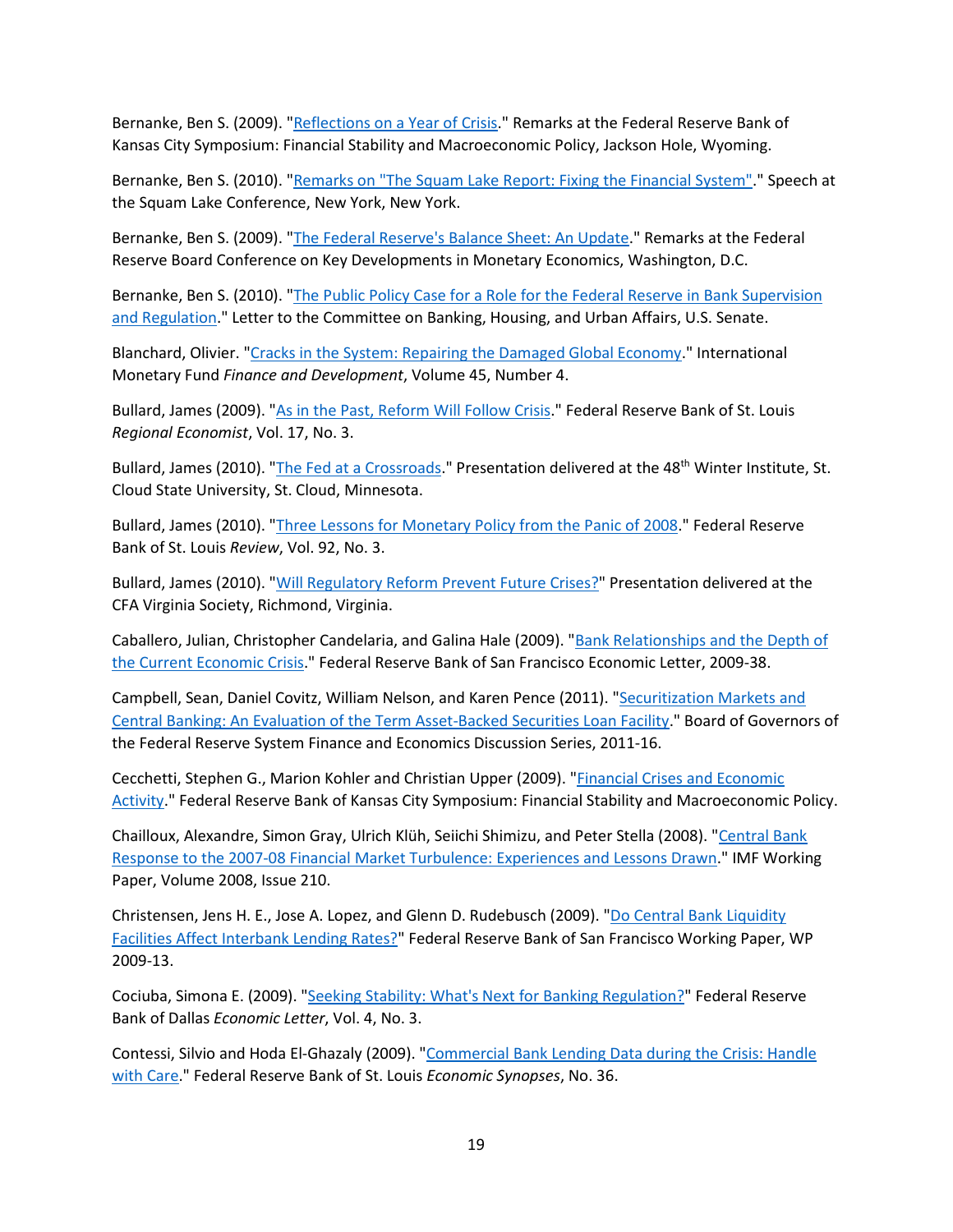Crotty, James (2008). ["Structural Causes of the Global Financial Crisis: A Critical Assessment of the 'New](https://scholarworks.umass.edu/econ_workingpaper/16/)  [Financial Architecture'.](https://scholarworks.umass.edu/econ_workingpaper/16/)" University of Massachusetts Amherst Working Paper, Number 2008-14.

Cúrdia, Vasco and Michael Woodford. ["Conventional and Unconventional Monetary Policy.](https://www.newyorkfed.org/research/staff_reports/sr404.html)" Federal Reserve Bank of New York Staff Reports, Number 404.

Demirgüç-Kunt, Asli and Luis Servén (2009). ["Are All the Sacred Cows Dead? Implications of the Financial](https://documents.worldbank.org/en/publication/documents-reports/documentdetail/100541468157778616/are-all-the-sacred-cows-dead-implications-of-the-financial-crisis-for-macro-and-financial-policies)  [Crisis for Macro and Financial Policies.](https://documents.worldbank.org/en/publication/documents-reports/documentdetail/100541468157778616/are-all-the-sacred-cows-dead-implications-of-the-financial-crisis-for-macro-and-financial-policies)" World Bank Policy Research Working Paper WPS4807.

Demirgüç-Kunt, Asli, Enrica Detragiache, Ouarda Merrouche (2010). ["Bank Capital: Lessons from the](https://documents.worldbank.org/en/publication/documents-reports/documentdetail/568301468325454646/bank-capital-lessons-from-the-financial-crisis)  [Financial Crisis.](https://documents.worldbank.org/en/publication/documents-reports/documentdetail/568301468325454646/bank-capital-lessons-from-the-financial-crisis)" World Bank Policy Research Working Paper WPS5473.

Demyanyk, Yuliya and Kent Cherny (2009). ["Bank Exposure to Commercial Real Estate.](https://fraser.stlouisfed.org/title/economic-trends-federal-reserve-bank-cleveland-3952/economic-trends-august-2009-493071/bank-exposure-commercial-real-estate-618913)" Federal Reserve Bank of Cleveland *Economic Trends*, August 2009.

Diamond, Douglas W. and Raghuram G. Rajan (2008). ["The Credit Crisis: Conjectures about Causes and](https://www.aeaweb.org/articles?id=10.1257/aer.99.2.606)  [Remedies.](https://www.aeaweb.org/articles?id=10.1257/aer.99.2.606)" *American Economic Review*, Vol. 99, No. 2.

Duca, John V. Danielle DiMartino and Jessica J. Renier (2009). ["Fed Confronts Financial Crisis by](https://fraser.stlouisfed.org/title/economic-letter-6362/fed-confronts-financial-crisis-expanding-role-lender-last-resort-607625)  [Expanding Its Role as Lender of Last Resort.](https://fraser.stlouisfed.org/title/economic-letter-6362/fed-confronts-financial-crisis-expanding-role-lender-last-resort-607625)" Federal Reserve Bank of Dallas *Economic Letter*, Vol. 4, No. 2.

Dudley, William C. (2010). ["Lessons of the Crisis: The Implications for Regulatory Reform.](http://www.newyorkfed.org/newsevents/speeches/2010/dud100120.html)" Remarks at the Partnership for New York City Discussion, New York City.

Dudley, William C. (2009). ["Still More Lessons from the Crisis.](https://www.newyorkfed.org/newsevents/speeches/2009/dud091207.html)" Remarks at the Columbia University World Leaders Forum, New York City.

Dudley, William C. (2009). ["The Federal Reserve's Liquidity Facilities.](https://www.newyorkfed.org/newsevents/speeches/2009/dud090418.html)" Remarks at the Vanderbilt University Conference on Financial Markets and Financial Policy Honoring Dewey Daane, Nashville, Tennessee.

Dudley, William C. (2010). ["The U.S. Financial System: Where We Have Been, Where We Are and Where](http://www.newyorkfed.org/newsevents/speeches/2010/dud100208.html)  [We Need to Go.](http://www.newyorkfed.org/newsevents/speeches/2010/dud100208.html)" Remarks at the Reserve Bank of Australia's 50<sup>th</sup> Anniversary Symposium, Sydney, Australia.

European Central Bank (2010). ["Report on the Lessons Learned from the Financial Crisis with Regard to](https://www.ecb.europa.eu/pub/pdf/other/reportlessonslearnedfinancialcrisis201004en.pdf?37938564eef4eb5a05c5d50ed6d83246)  [the Functioning of European Financial Market Infrastructures.](https://www.ecb.europa.eu/pub/pdf/other/reportlessonslearnedfinancialcrisis201004en.pdf?37938564eef4eb5a05c5d50ed6d83246)" European Central Bank Report.

Fender, Ingo and Jacob Gyntelberg (2008). "Overview: Global Financial Crisis Spurs Unprecedented [Policy Actions.](http://www.bis.org/publ/qtrpdf/r_qt0812a.pdf)" *BIS Quarterly Review*, December 2008.

Fisher, Richard W. (2009). ["Paradise Lost: Addressing 'Too Big to Fail' \(With Reference to John Milton](https://fraser.stlouisfed.org/title/statements-speeches-richard-w-fisher-6147/paradise-lost-addressing-big-fail-reference-john-milton-irving-kristol-594105)  [and Irving Kristol\).](https://fraser.stlouisfed.org/title/statements-speeches-richard-w-fisher-6147/paradise-lost-addressing-big-fail-reference-john-milton-irving-kristol-594105)" Remarks before the Cato Institute's 27th Annual Monetary Conference, Washington, D.C.

Fisher, Richard W. (2010). ["Where We Go from Here: The Crisis and Beyond.](https://fraser.stlouisfed.org/title/statements-speeches-richard-w-fisher-6147/go-crisis-beyond-reference-pg-wodehouse-john-kenneth-galbraith-alan-greenspan-unnamed-eller-college-student-594111)" Remarks before the Eller College of Management, University of Arizona.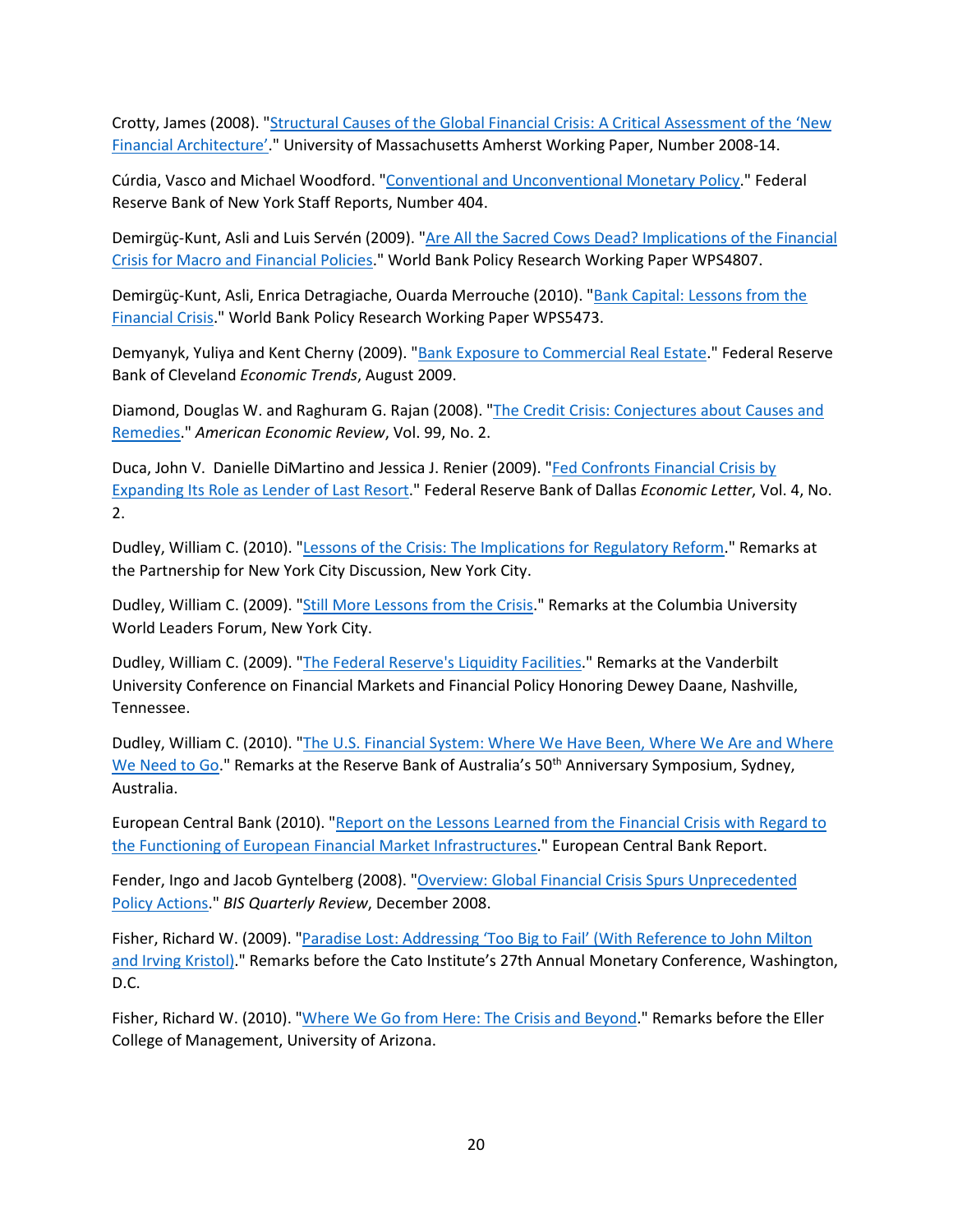Gärtner, Manfred and Florian Jung (2009). ["The Macroeconomics of Financial Crises: How Risk](http://ux-tauri.unisg.ch/RePEc/usg/dp2009/DP-0915-Ga.pdf)  [Premiums, Liquidity Traps and Perfect Traps Affect Policy Options.](http://ux-tauri.unisg.ch/RePEc/usg/dp2009/DP-0915-Ga.pdf)" University of St. Gallen Department of Economics Working Paper Series. 2009-15.

Gavin, William T. (2009). ["Monetary Policy Stance: The View from Consumption Spending.](https://research.stlouisfed.org/publications/economic-synopses/2009/10/22/monetary-policy-stance-the-view-from-consumption-spending)" Federal Reserve Bank of St. Louis *Economic Synopses*, No. 41.

Gerlach-Kristen, Petra (2010). ["The Dependence of the Financial System on Central Bank and](https://www.bis.org/publ/qtrpdf/r_qt1003g.htm)  [Government Support.](https://www.bis.org/publ/qtrpdf/r_qt1003g.htm)" *BIS Quarterly Review*, March 2010.

Glasserman, Paul and Zhenyu Wang (2009). ["Valuing the Treasury's Capital Assistance Program.](https://www.newyorkfed.org/research/staff_reports/sr413.html)" Federal Reserve Bank of New York Staff Reports, Number 413.

Gorton, Gary B. (2009). "Slapped in the [Face by the Invisible Hand: Banking and the Panic of 2007.](https://www.atlantafed.org/-/media/documents/news/conferences/2009/financial-markets-conference/gorton.pdf)" Federal Reserve Bank of Atlanta 2009 Financial Markets Conference: Financial Innovation and Crisis.

Greenspan, Alan. ["The Crisis.](https://www.brookings.edu/bpea-articles/the-crisis/)" Brookings Papers on Economic Activity, Spring 2010.

Guidolin, Massimo and Yu Man Tam (2009). ["Is the Financial Crisis Over? A Yield Spread Perspective.](https://research.stlouisfed.org/publications/economic-synopses/2009/09/21/is-the-financial-crisis-over-a-yield-spread-perspective)" Federal Reserve Bank of St. Louis *Economic Synopses*, No. 40.

Hall, Robert E. and Susan E. Woodward (2008). ["The Financial Crisis and the Recession: What](https://woodwardhall.wordpress.com/) is [Happening and What the Government Should Do.](https://woodwardhall.wordpress.com/)" *Financial Crisis and Recession* Blog.

Harvey, Campbell R. ["The Financial Crisis of 2008: What Needs to Happen after TARP.](https://faculty.fuqua.duke.edu/%7Echarvey/Crisis/Harvey-v3.pdf)" Duke University Working Paper.

Haughwout, Andrew, Ebiere Okah, and Joseph Tracy. "Second Chances: Subprime Mortgage [Modification and Re-Default.](https://www.newyorkfed.org/research/staff_reports/sr417.html)" Federal Reserve Bank of New York Staff Reports, Number 417.

Hirtle, Beverly, Til Schuermann, and Kevin Stiroh. ["Macroprudential Supervision of Financial Institutions:](https://www.newyorkfed.org/research/staff_reports/sr409.html)  [Lessons from the SCAP.](https://www.newyorkfed.org/research/staff_reports/sr409.html)" Federal Reserve Bank of New York Staff Reports, Number 409.

Hoenig, Thomas M., Charles S. Morris, and Kenneth Spong (2009). ["Resolution Process for Financial](http://web.archive.org/web/20100703102701/https:/www.kansascityfed.org/speechbio/resolutionprocess.09.03.09.pdf)  [Companies that Pose Systemic Risk to the Financial System and Overall Economy.](http://web.archive.org/web/20100703102701/https:/www.kansascityfed.org/speechbio/resolutionprocess.09.03.09.pdf)" Federal Reserve Bank of Kansas City.

Hoenig, Thomas M. (2010). ["The High Cost of Exceptionally Low Rates.](https://www.kansascityfed.org/documents/2512/speeches-bartlesville060310.pdf)" Remarks at the Bartlesville Chamber of Commerce Federal Reserve Forum, Bartlesville, Oklahoma.

Hoshi, Takeo and Anil K. Kashyap (2008). "Will the U.S. Bank Recapitalization Succeed? Lessons from [Japan.](https://www.nber.org/papers/w14401)" NBER Working Paper No. 14401.

International Monetary Fund (2010). ["United States: Financial System Stability Assessment.](https://www.imf.org/en/Publications/CR/Issues/2016/12/31/United-States-Publication-of-Financial-Sector-Assessment-Program-Documentation-Financial-24105)" International Monetary Fund, IMF Country Report No. 10/247.

Kashyap, Anil K., Raghuram G. Rajan and Jeremy C. Stein (2008). ["Rethinking Capital Regulation.](https://www.kansascityfed.org/documents/3175/2008-KashyapRajanStein031209.pdf)" Federal Reserve Bank of Kansas City's Symposium: Maintaining Stability in a Changing Financial System.

Kiff, John, Jennifer Elliott, Elias Kazarian, Jodi Scarlata, and Carolyne Spackman (2009). ["Credit](https://www.elibrary.imf.org/view/journals/001/2009/254/article-A001-en.xml)  [Derivatives: Systemic Risks and Policy Options?"](https://www.elibrary.imf.org/view/journals/001/2009/254/article-A001-en.xml) IMF Working Paper, Volume 2009, Issue 254.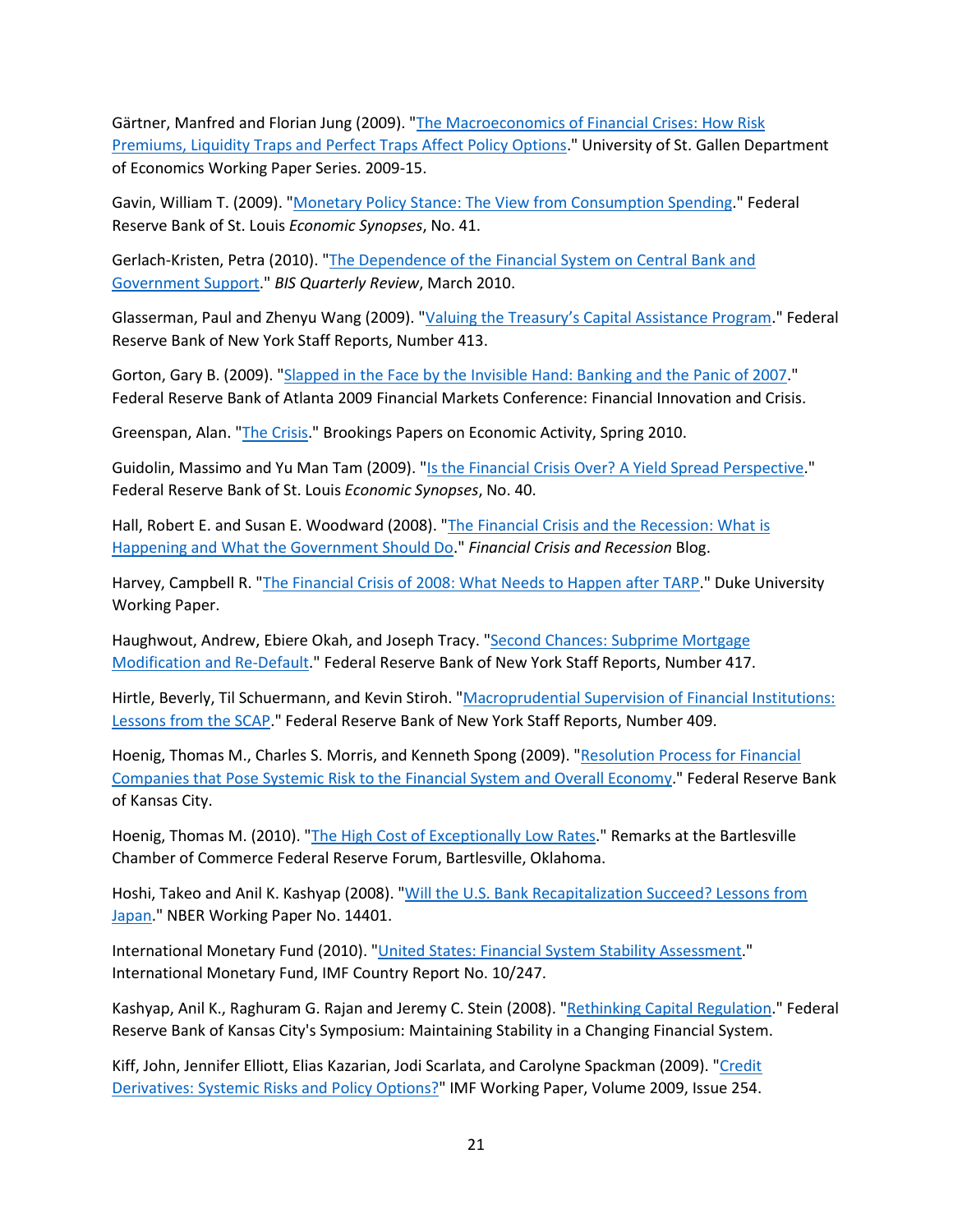Kohn, Donald L. (2010). ["Focusing on Bank Interest Rate Risk Exposure.](https://fraser.stlouisfed.org/title/statements-speeches-donald-l-kohn-464/focusing-bank-interest-rate-risk-exposure-10516)" Remarks at the Federal Deposit Insurance Corporation's Symposium on Interest Rate Risk Management, Arlington, Virginia.

Kohn, Donald L. (2010). ["The Federal Reserve's Policy Actions during the Financial Crisis and Lessons for](https://fraser.stlouisfed.org/title/statements-speeches-donald-l-kohn-464/federal-reserve-s-policy-actions-financial-crisis-lessons-future-10520)  [the Future.](https://fraser.stlouisfed.org/title/statements-speeches-donald-l-kohn-464/federal-reserve-s-policy-actions-financial-crisis-lessons-future-10520)" Remarks at Carlton University, Ottawa, Canada.

Kohn, Donald L. (2009). ["Monetary Policy Research and the Financial Crisis: Strengths and](https://fraser.stlouisfed.org/title/statements-speeches-donald-l-kohn-464/monetary-policy-research-financial-crisis-strengths-shortcomings-10512)  [Shortcomings.](https://fraser.stlouisfed.org/title/statements-speeches-donald-l-kohn-464/monetary-policy-research-financial-crisis-strengths-shortcomings-10512)" Remarks at the Federal Reserve Board Conference on Key Developments in Monetary Economics, Washington, D.C.

Krainer, John (2010). ["Mortgage Choice and the Pricing of Fixed-Rate and Adjustable-Rate Mortgages.](https://www.frbsf.org/economic-research/publications/economic-letter/2010/february/mortgage-choice-fixed-rate-adjustable-pricing/)" Federal Reserve Bank of San Francisco *Economic Letter*, 2010-03.

Kroszner, Randall S. and William Melick (2009). ["The Response of the Federal Reserve to the Recent](http://faculty.chicagobooth.edu/randall.kroszner/research/pdf/KrosznerMelickFedCrisisResponse.pdf)  [Banking and Financial Crisis.](http://faculty.chicagobooth.edu/randall.kroszner/research/pdf/KrosznerMelickFedCrisisResponse.pdf)" Chicago Booth School of Business Working Paper.

Lacker, Jeffrey M. (2010). ["The Regulatory Response to the Financial Crisis: An Early Assessment.](https://www.richmondfed.org/press_room/speeches/jeffrey_m_lacker/2010/lacker_speech_20100526)" Remarks before the Institute for International Economic Policy and the International Monetary Fund Institute, Washington, D.C.

Levine, Ross (2010). ["An Autopsy of the U.S. Financial System: Accident, Suicide, or Negligent](https://papers.ssrn.com/sol3/papers.cfm?abstract_id=1589027)  [Homicide?"](https://papers.ssrn.com/sol3/papers.cfm?abstract_id=1589027) Brown University Working Paper.

Lothian, James R. (2009). ["U.S. Monetary Policy and the Financial Crisis.](https://www.atlantafed.org/cenfis/publications/working-papers/0901.aspx)" Federal Reserve Bank of Atlanta CenFIS Working Paper 09-01.

Mankiw, N. Gregory (2010). ["Questions about Fiscal Policy: Implications from the Financial Crisis of](https://research.stlouisfed.org/publications/review/2010/05/03/questions-about-fiscal-policy-implications-from-the-financial-crisis-of-2008-2009)  [2008-2009.](https://research.stlouisfed.org/publications/review/2010/05/03/questions-about-fiscal-policy-implications-from-the-financial-crisis-of-2008-2009)" Federal Reserve Bank of St. Louis *Review*, Vol. 92, No. 3.

McCracken, Michael W. (2009). ["Uncertainty About When the Fed Will Raise Interest Rates.](https://research.stlouisfed.org/publications/economic-synopses/2009/06/18/uncertainty-about-when-the-fed-will-raise-interest-rates)" Federal Reserve Bank of St. Louis *Economic Synopses*, No. 29.

Mizen, Paul (2008). ["The Credit Crunch of 2007-2008: A Discussion of the Background, Market Reactions,](https://research.stlouisfed.org/publications/review/2008/09/01/the-credit-crunch-of-2007-2008-a-discussion-of-the-background-market-reactions-and-policy-responses)  [and Policy Responses.](https://research.stlouisfed.org/publications/review/2008/09/01/the-credit-crunch-of-2007-2008-a-discussion-of-the-background-market-reactions-and-policy-responses)" Federal Reserve Bank of St. Louis *Review*, Vol. 90, No. 5.

The NewsHour (2009). ["On the Record with Bernanke.](https://web.archive.org/web/20090906031321/http:/www.pbs.org/newshour/bb/business/july-dec09/bernanke_07-27.html)" PBS NewsHour Forum.

Pellerin, Sabrina R., John R. Walter, and Patricia E. Wescott (2009). ["The Consolidation of Financial](https://fraser.stlouisfed.org/title/working-papers-federal-reserve-bank-richmond-3942/consolidation-financial-market-regulation-477192)  [Market Regulation: Pros, Cons, and Implications for the United States.](https://fraser.stlouisfed.org/title/working-papers-federal-reserve-bank-richmond-3942/consolidation-financial-market-regulation-477192)" Federal Reserve Bank of Richmond Working Paper 09-08.

Peristiani, Stavros, Donald P. Morgan, and Vanessa Savino (2010). "The Information Value of the Stress [Test and Bank Opacity.](https://www.newyorkfed.org/research/staff_reports/sr460.html)" Federal Reserve Bank of New York Staff Reports, Number 460.

Pozsar, Zoltan, Tobias Adrian, Adam Ashcraft, Hayley Boesky. ["Shadow Banking.](https://www.newyorkfed.org/research/staff_reports/sr458.html)" Federal Reserve Bank of New York Staff Reports, Number 458.

Rajan, Raghuram G. (2009). ["The Credit Crisis and Cycle Proof Regulation.](https://research.stlouisfed.org/publications/review/2009/09/01/the-credit-crisis-and-cycle-proof-regulation)" Federal Reserve Bank of St. Louis *Review*, Vol. 91, No. 5.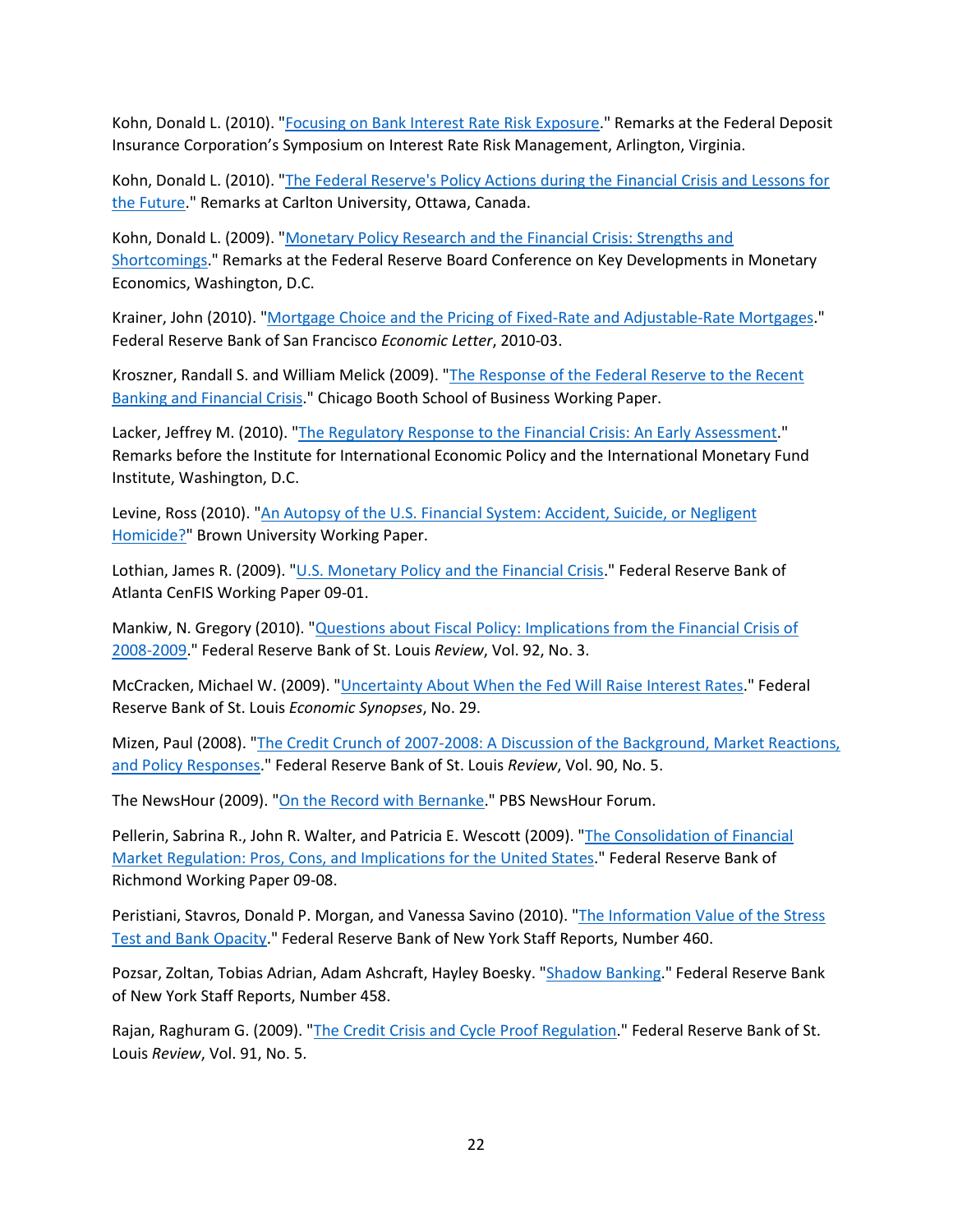Rehn, Olli (2010). "The New Shape of the Economic and the Financial Governance in the EU." Keynote address before the Institute of International Finance 2010 Annual Membership Meeting.

Rosengren, Eric S. (2010). ["Asset Bubbles and Systemic Risk.](https://www.bostonfed.org/news-and-events/speeches/asset-bubbles-and-systemic-risk.aspx)" Speech before the Global Interdependence Center Conference: Financial Independence in the World's Post-Crisis Capital Markets, Philadelphia, Pennsylvania.

Sacasa, Noel. ["Preventing Future Crises.](https://www.imf.org/external/pubs/ft/fandd/2008/12/sacasa.htm)" International Monetary Fund *Finance and Development*, Volume 45, Number 4.

Sack, Brian P. (2009). ["The Fed's Expanded Balance Sheet.](https://www.newyorkfed.org/newsevents/speeches/2009/sac091202.html)" Remarks at the Money Marketeers of New York University, New York City.

Stern, Gary H. and Ron Feldman. ["Addressing TBTF by Shrinking Financial Institutions: An Initial](https://www.minneapolisfed.org/article/2009/addressing-tbtf-by-shrinking-institutions-an-initial-assessment)  [Assessment.](https://www.minneapolisfed.org/article/2009/addressing-tbtf-by-shrinking-institutions-an-initial-assessment)" Federal Reserve Bank of Minneapolis *The Region*, June 2009.

Sengupta, Rajdeep (2010). ["Alt-A: The Forgotten Segment of the Mortgage Market.](https://research.stlouisfed.org/publications/review/2010/01/04/alt-a-the-forgotten-segment-of-the-mortgage-market)" Federal Reserve Bank of St. Louis *Review*, Vol. 92, No. 1.

Steindel, Charles (2009). ["Implications of the Financial Crisis for Potential Growth: Past, Present, and](https://www.newyorkfed.org/research/staff_reports/sr408.html)  [Future.](https://www.newyorkfed.org/research/staff_reports/sr408.html)" Federal Reserve Bank of New York Staff Reports, Number 408.

Shirakawa, Masaaki (2009). ["International Policy Response to the Financial Crisis.](https://www.kansascityfed.org/documents/3152/papers-Shirakawa082409.pdf)" Federal Reserve Bank of Kansas City Symposium: Financial Stability and Macroeconomic Policy.

Sarkar, Asani (2009). ["Liquidity Risk, Credit Risk, and the Federal Reserve's Responses to the Crisis.](https://www.newyorkfed.org/medialibrary/media/research/staff_reports/sr389.pdf)" Federal Reserve Bank of New York Staff Reports, Number 389.

Tarullo, Daniel K. (2009). ["Confronting Too Big to Fail.](https://fraser.stlouisfed.org/title/statements-speeches-daniel-k-tarullo-910/confronting-big-fail-35352)" Remarks to the Exchequer Club, Washington, D.C.

Governor Daniel K. Tarullo. ["Regulating Systemic Risk.](https://fraser.stlouisfed.org/title/statements-speeches-daniel-k-tarullo-910/regulating-systemic-risk-35358)" Speech at the 2011 Credit Markets Symposium, Charlotte, North Carolina, March 2011.

Tarullo, Daniel K. (2010). ["Toward an Effective Resolution Regime for Large Financial Institutions.](https://fraser.stlouisfed.org/title/statements-speeches-daniel-k-tarullo-910/toward-effective-resolution-regime-large-financial-institutions-35374)" Remarks at the Symposium on Building the Financial System of the 21<sup>st</sup> Century, Armonk, New York.

Taylor, John B. (2010). ["Getting Back on Track: Macroeconomic Policy Lessons from the Financial Crisis.](https://research.stlouisfed.org/publications/review/2010/05/03/getting-back-on-track-macroeconomic-policy-lessons-from-the-financial-crisis)" Federal Reserve Bank of St. Louis *Review*, Vol. 92, No. 3.

Taylor, John B. (2009). ["The Lack of an Empirical Rationale for a Revival of Discretionary Fiscal Policy.](https://www.aeaweb.org/articles?id=10.1257/aer.99.2.550)" *American Economic Review*, Vol. 99, No. 2.

Thomson, James B. (2009). ["On Systemically Important Financial Institutions and Progressive System](https://www.clevelandfed.org/en/newsroom-and-events/publications/discontinued-publications/policy-discussion-papers/pdp-0927-on-systemically-important-financial-institutions.aspx)  [Mitigation.](https://www.clevelandfed.org/en/newsroom-and-events/publications/discontinued-publications/policy-discussion-papers/pdp-0927-on-systemically-important-financial-institutions.aspx)" Federal Reserve Bank of Cleveland Policy Discussion Paper Number 27.

Thornton, Daniel L. (2009). ["Would Quantitative Easing Sooner Have Tempered the Financial Crisis and](https://research.stlouisfed.org/publications/economic-synopses/2009/08/17/would-quantitative-easing-sooner-have-tempered-the-financial-crisis-and-economic-recession)  [Economic Recession?](https://research.stlouisfed.org/publications/economic-synopses/2009/08/17/would-quantitative-easing-sooner-have-tempered-the-financial-crisis-and-economic-recession)" Federal Reserve Bank of St. Louis *Economic Synopses*, No. 37.

Thornton, Daniel L. (2009). ["Negating the Inflation Potential of the Fed's Lending Programs.](https://research.stlouisfed.org/publications/economic-synopses/2009/07/01/negating-the-inflation-potential-of-the-feds-lending-programs)" Federal Reserve Bank of St. Louis *Economic Synopses*, No. 30.